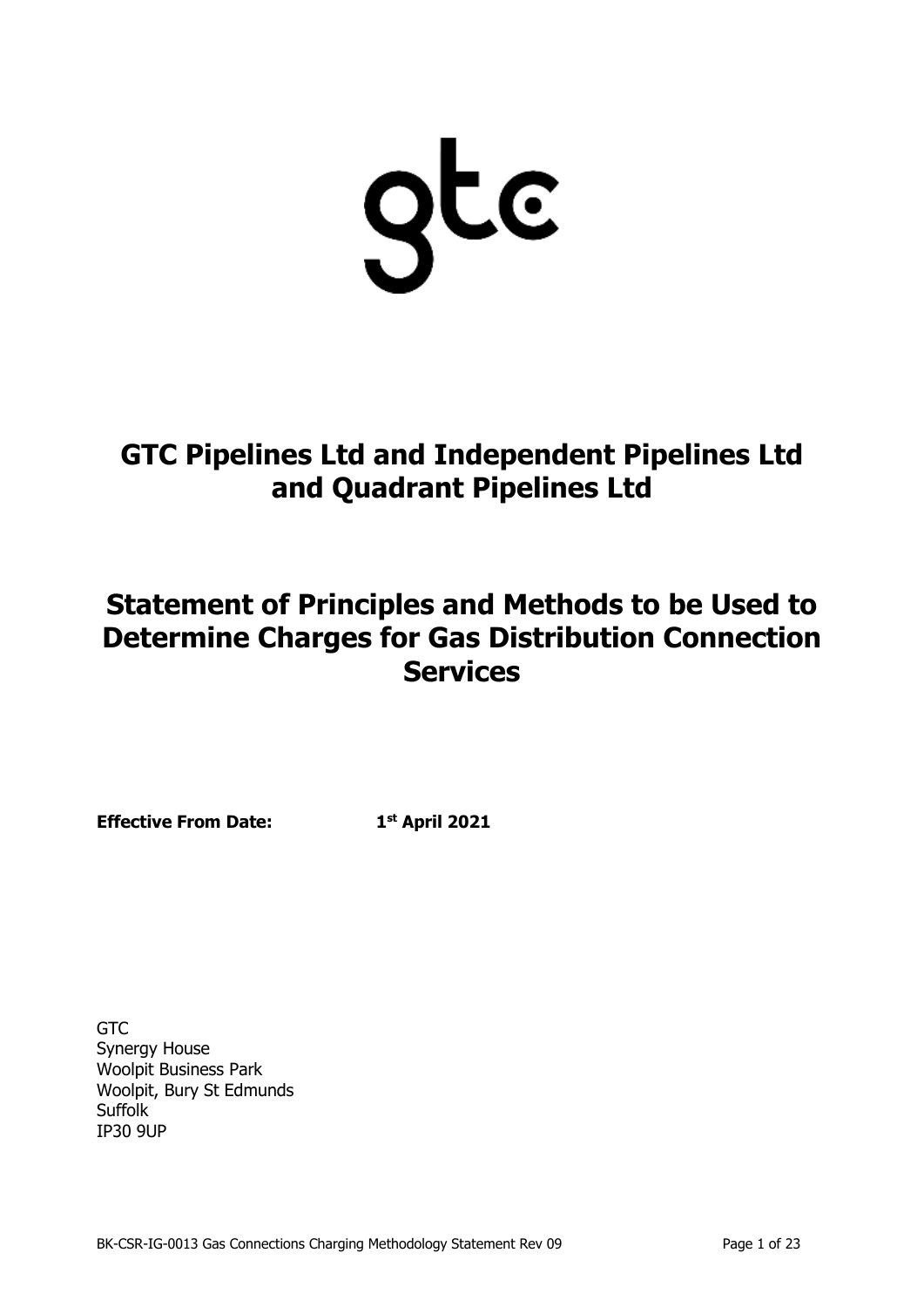### **INTRODUCTION**

# **About GTC**

GTC Pipelines Ltd, Independent Pipelines Ltd and Quadrant Pipelines Ltd are gas transporters authorised by their Gas Transporter Licences ("the Licence") granted pursuant to section 7(2) of the Gas Act 1986 ("the Act") to convey gas to premises or to pipe-line systems of other gas transporters connected to its pipe-line system. The licensees operate networks throughout Great Britain. GTC acts as an agent providing management services to each of these operators. References in this statement to GTC's pipeline systems mean each of the three gas transporters named above.

### **About this Statement**

This '**Statement of Principles and Methods to be used to Determine Charges for Gas Distribution Connection Services on GTC Pipelines Ltd's, Independent Pipeline Ltd's and Quadrant Pipelines Ltd's Networks**' (the "Statement") is prepared pursuant to Standard Condition 4B of the Licence.

The statement describes:

- The procedure for obtaining a new, increased or reduced connection from the above pipeline systems.
- The principles on which, and the methods by which, GTC will determine connection charges for providing connections to its pipeline system for circumstances prescribed by Standard Condition 4B.
- The basis of our charges for the alteration and disconnection of connected apparatus. It also includes information about capacity availability and meter housings.

The Gas and Electricity Markets Authority (hereinafter referred to as the "Authority") has approved the form of this statement. Future modifications to the form will be subject to approval by the Authority. A printed copy of this statement is available on request for a fee of £5.00 plus VAT.

The Statement applies to charges determined from the **Effective From Date** (given on the front of this Statement) of this statement, until superseded by any future Statement.

GTC will review the methodology and the charges contained within this statement at least annually.

### **1. PRINCIPLES**

Where a person requires a connection pursuant to section 10 of the Act, the provisions of this statement are without prejudice to the provisions of sections 10 of the Act. Unless specified otherwise or the context requires otherwise, words and expressions used in this Statement shall have the meaning given to them in the Act or in the Licence.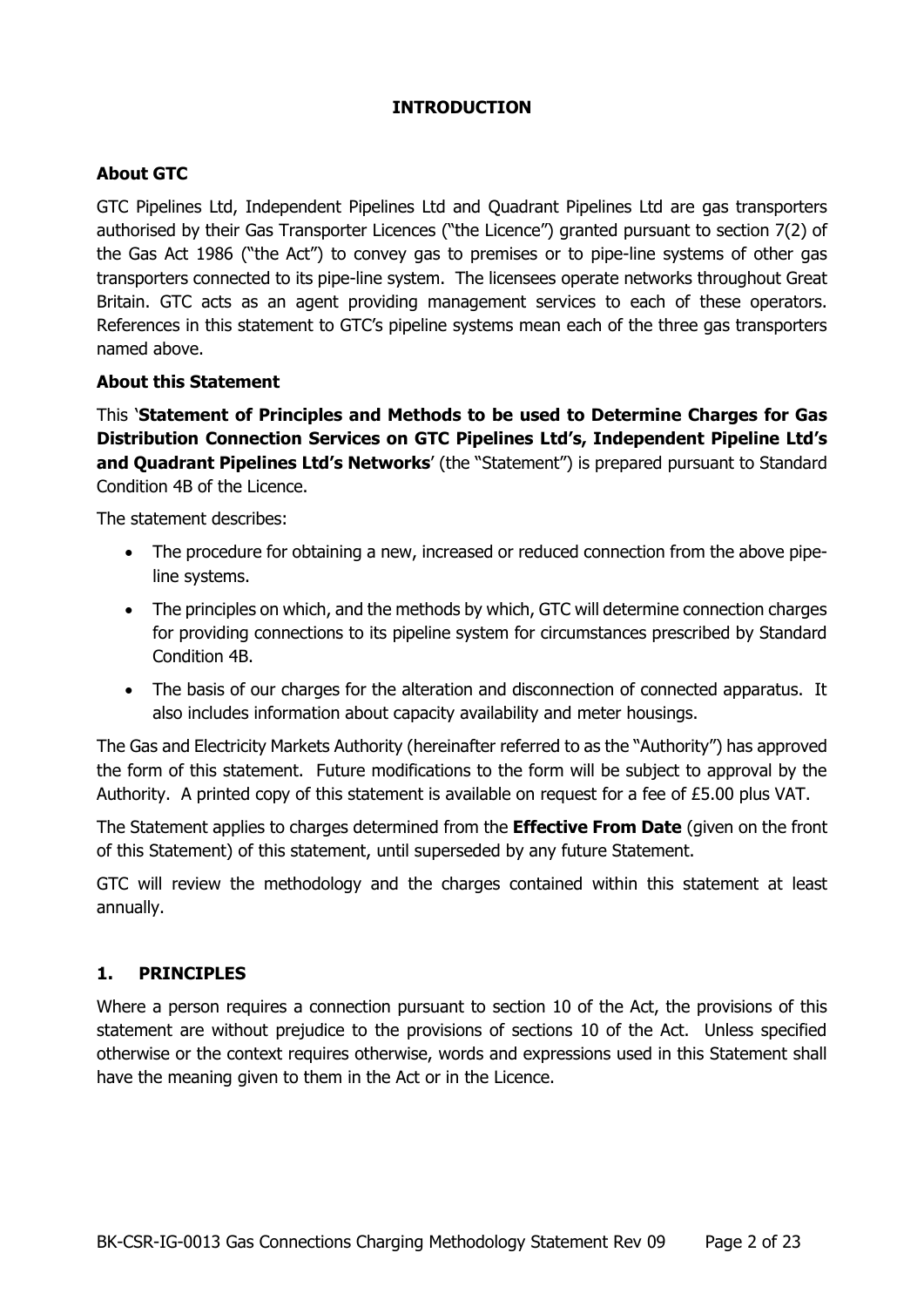# **1.1 Statutory Obligations**

# **1.1.1 GTC's Duty to Connect**

Where GTC has an established relevant main it has a statutory duty to connect certain premises under prescribed circumstances. Whilst this duty is more fully described in Section 10 of the Act, the key points are summarised below. In general GTC will connect premises which:

- Are situated within 23 metres of a relevant main.
- There is no existing gas supply to the premises.
- The person requesting the connection is the owner or occupier of the premises, or an agent acting on their behalf.

# **1.1.2 Self-lay Pipes or Systems**

An owner, occupier or their agent requiring a connection can elect to lay the service pipe to a relevant main forming part of GTC's pipe-line systems.

Subject to the principles set out in this statement and the terms and conditions of the contract between us and the customer in respect of the proposed connection, where a party wishes to lay their own service pipe to premises ownership of the pipe will vest in GTC once the connection to our system has been made.

**Assets for Adoption:** - Any party considering laying a pipe that will either vest in GTC or is intended to come into our ownership should contact our Engineering Asset Adoption team prior to the planning phase of any project, using the contact details in Appendix 3 of this statement. GTC will not make any payment in respect of assets it adopts and which are (or are to be) connected directly to GTC's existing pipeline systems.

# **1.2 Making a Connection Request**

Anyone requiring a connection to GTC's gas pipe-line systems must submit an application in writing. The request should contain all relevant information in order to assess the work that is required to provide the connection. As a minimum the request must specify the premises to which the connection is required and the date on which the connection is required.

For certain types of development e.g. blocks of flats or other multi occupancy premises, GTC may require additional information. In some cases GTC may need to discuss the connection request with the applicant. Therefore, in making a request for connection, details of who GTC can contact during normal working hours should be included with the application.

# **1.3 Quotations**

In respect of the provision of quotations for connection charges, the following definitions will apply:

**Standard Quotation:** A desktop quotation for an individual one-off new domestic service or alteration request resulting in the application of a standard price.

**Non-Standard Quotation:** Any quotation other than a Standard Quotation i.e. all quotations that require a bespoke design, site visit, easement or reinforcement and where a standard charge is not appropriate for the works required.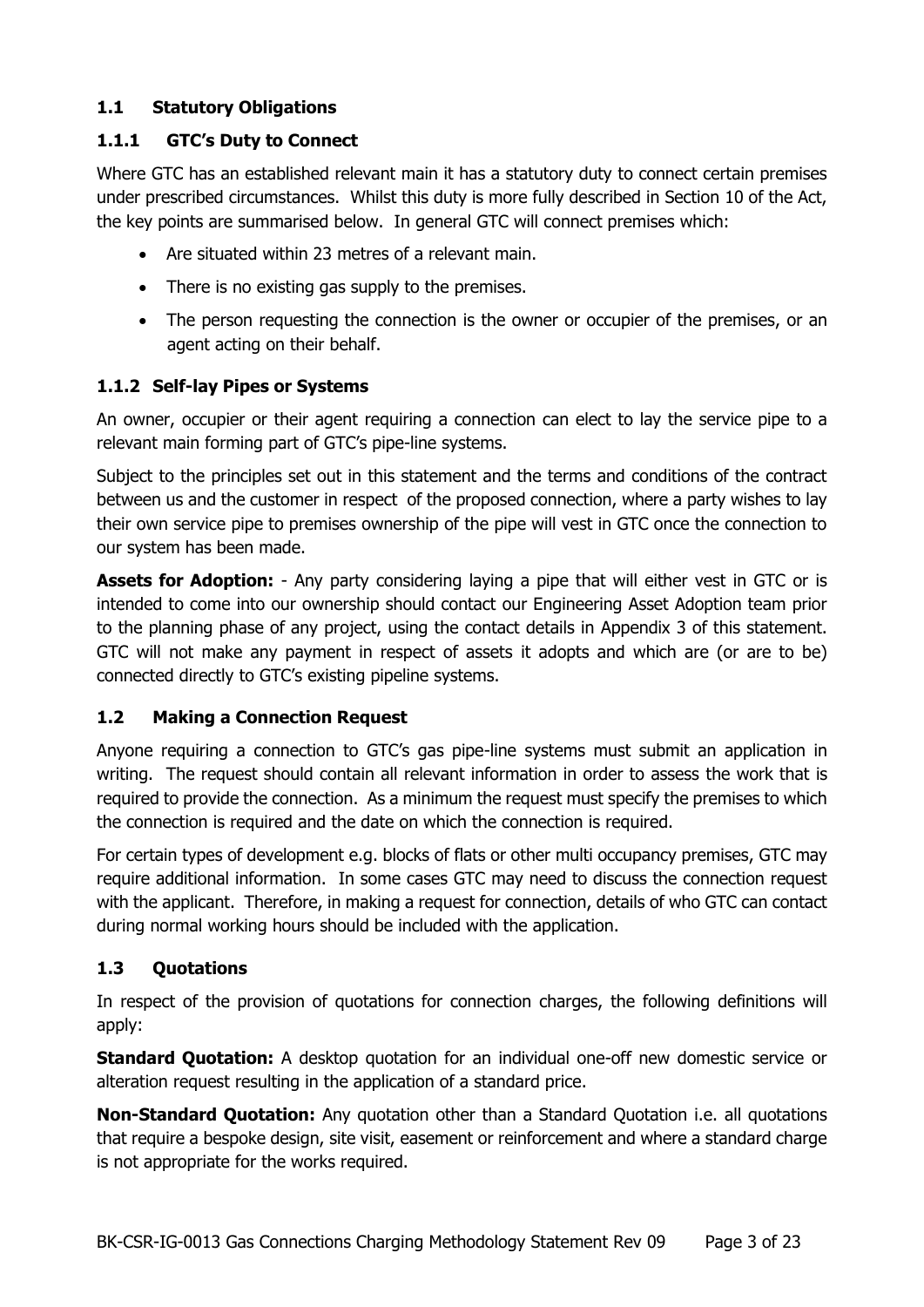Quotations will include a statement to the effect that the customer, in accepting the quotation is also accepting that the assumptions that GTC has used are appropriate and understood. If it is later determined that any stated assumption is significantly wrong, we will decide whether the customer's charge should be varied. In circumstances where the charge is increased we may cease or delay works pending a customer's agreement to pay the increased charge.

# **Payment Terms**

GTC will normally require payment of any charges specified in the quotation prior to planning works and commencing works on site. Charges quoted will be exclusive of VAT.

GTC will apply VAT to these charges at the appropriate rate.

# **1.4 Charging Principles: General**

Subject to the requirements of Condition 4B(1) of our Licence, GTC aims to recover those costs that it reasonably expects to incur when it provides connection services.

Charges will be calculated to reflect the costs which we reasonably expect to incur in carrying out the required connections work. These costs include labour, materials, and any other expenses required to complete the work. Each cost element will carry an appropriate level of overhead<sup>1</sup>.

Where appropriate, charges will recover the costs arising from charges payable by GTC to third parties such as highway authorities. Such charges include, but are not limited to, fees in connection with the suspension of parking bays, permit fees and the costs of temporary traffic regulation.

Standard Quotations and standard charges will be applied for some categories of connection services where the cost benefit of their use, relative to the production of Non-Standard Quotations, is believed to be favourable.

Where a bespoke design is required to enable quotation, GTC will charge for the design. Design charges will be based upon the anticipated cost of Design Works and will be either invoiced separately, or included as a separate item in a Non-Standard Quotation. GTC may require payment of the design charge from the customer prior to issuing the quotation for the proposed works.

Non-Standard Quotations will state assumptions used to determine the charges. Where a stated assumption is found to be significantly incorrect, and subject to the conditions of the contract, we may require the person requesting the connection to agree to a variation in price before commencing work on site. Where such agreement is not provided, we may terminate the job.

All charges will be made subject to the appropriate conditions of contract (which will be made available on request).

GTC may carry out work additional to that requested by the customer. Where this occurs the cost of the additional work will not be charged to the customer.

Where customers fail to communicate changes in site conditions, or agree necessary site variations, that prevent GTC, or any party working for and on behalf of GTC, from starting work, GTC may apply a standard charge for abortive visits.

 $1$  GTC is obliged to pass on only those costs which have been efficiently incurred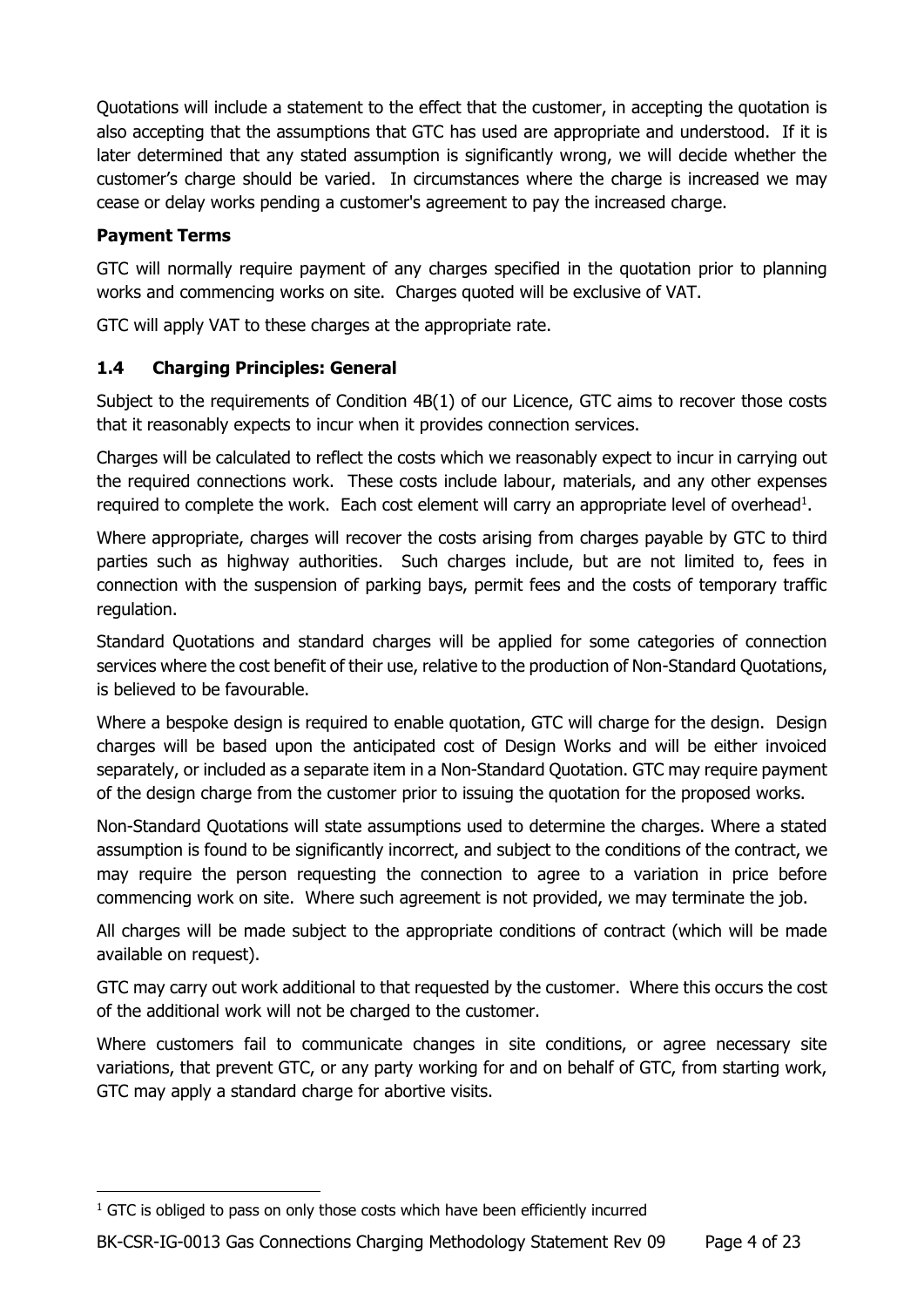# **1.5 Standard Connection Pressure**

Gas will normally be made available for offtake to consumers at a pressure that is compatible with a regulated metering pressure of 21mbarg. Information on the design and operating pressures of distribution pipes can be obtained by contacting our Engineering team at the address given in Appendix 3 of this statement.

### **1.6 Reasonable Demands for Capacity**

**Gas Act Obligation:** - Operating under the Gas Act 1986, GTC has an obligation to develop and maintain an efficient and economical pipeline system and, subject to that, to comply with any reasonable request to connect premises, provided that it is economic to do so.

**Reinforcement:** - Details of how GTC charge for reinforcement and the basis on which contributions may be required can be found within Section 2 of this document. Please note that dependent on scale, reinforcement projects may have significant planning, resourcing and construction lead-times and that as much notice as possible should be given.

# **2 METHODOLOGY**

### **2.1 Connection Design Philosophy**

We will construct apparatus for a project on a least cost Fit for Purpose basis taking into account the customer's requirements and our relevant Licence obligations. This means that where there are different fit for purpose design solutions which meet a customer's requirements, we will select the one that is anticipated to have the lowest overall cost of construction.

**'Fit for Purpose'** means a design that will safely convey the requisite quantity of gas at an appropriate pressure throughout the life of the apparatus, taking into account the Gas Act requirement for economic pipe-line system development.

### **2.2 Connections Charging - General**

Charges for connection works are calculated using:

- current materials costs and any special expenses required to carry out the connection plus overheads related to the management of materials and bought in services;
- labour costs of GTC incurred in providing connection services;
- contract rates (of GTC's principal contractor for a given geographical area) plus overheads related to the management of contractors and the general costs of providing this activity;
- Where appropriate, charges will also reflect costs arising from charges payable by GTC to third parties such as highway authorities. Such charges include but are not limited to fees in connection with the suspension of parking bays, permit fees and the costs of temporary traffic regulation.

Charges for connection, except where the connection is eligible for the Domestic Load Connection Allowance under standard condition 4B(1) of the Licence, include excavation, backfill and reinstatement in land dedicated to public use.

Unless specified otherwise in a quotation, charges include for the carrying out excavation, backfill and routine reinstatement, on private land. Except where the customer indicates otherwise, where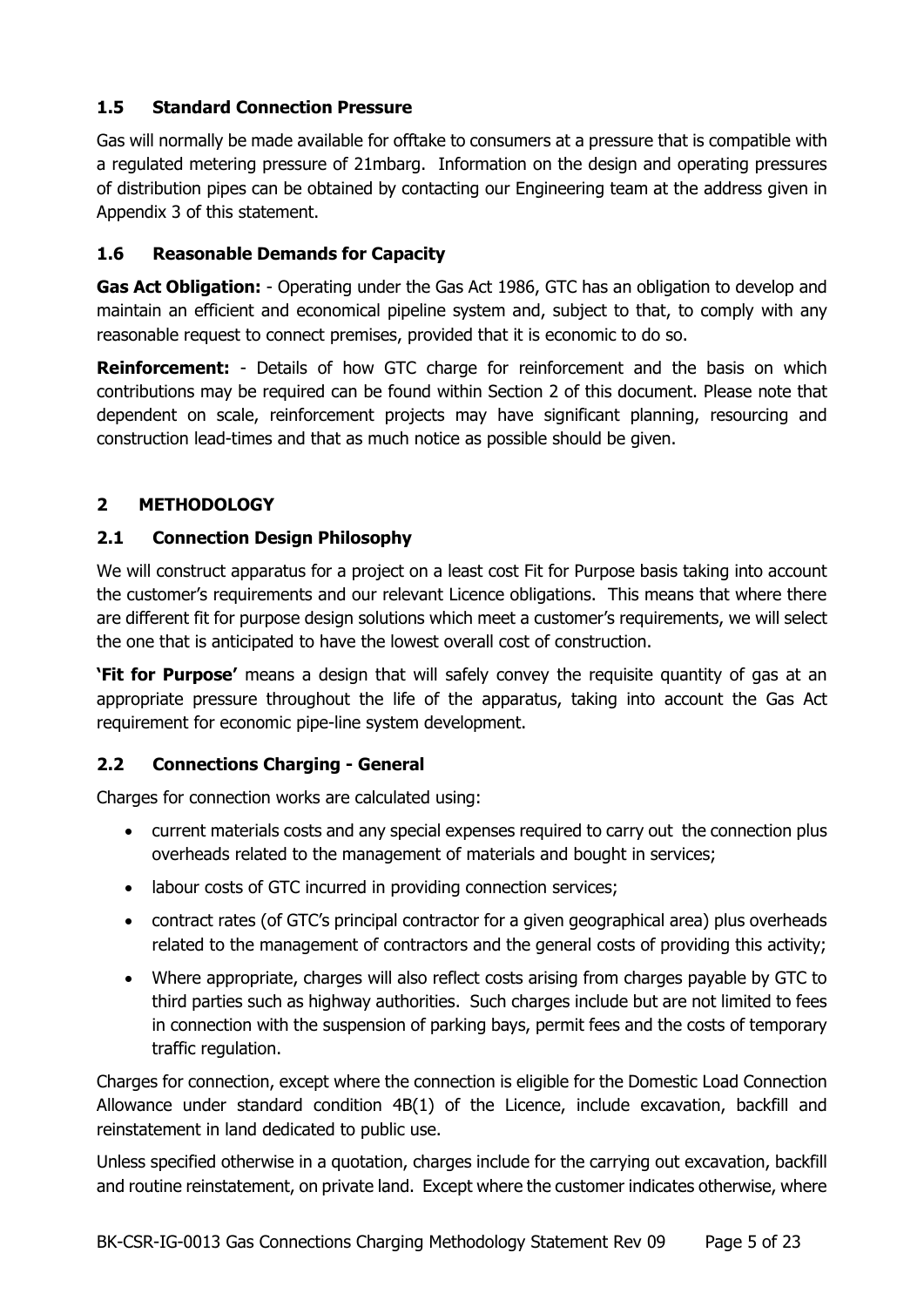possible a pre-cut trench will be used on private land. We will not guarantee full reinstatement of specialist surfaces e.g. coloured flagstones, mosaic tiles, etc. Customers requiring specialist finishing are advised to arrange for their own contractor to carry out such work. We can not guarantee to avoid damage to growing plants.

# **2.3 Pressure Reduction Apparatus**

Where GTC proposes to fit Pressure Reduction Apparatus it will be charged as follows:

- if it forms part of the Supply Meter Installation, then it is not covered by the provisions of this statement;
- if it is located along the connecting pipe work, it is charged for at cost plus overheads.

# **2.4 Load Increases**

When a premise already has one or more gas service pipes, and the owner or occupier wishes to increase their consumption of gas, it may be necessary for us to replace, an existing service pipe. No charge will be made if the additional flow of gas is required from an existing Supply Meter Point and the total consumption remains below 73,200 kWh (2,500 therms) per annum. In other circumstances GTC will charge for works as if the consumer required a new connection.

# **2.5 Pressure Increases**

All the costs associated with increasing the gas supply pressure from an existing gas supply pipe will be charged to the person concerned. (Note: Consumers using less than 732,000 kWh (25,000 therms) per annum are not permitted to receive their gas at a pressure higher than 21 mbarg nominal because of the provisions of the Gas (Calculation of Thermal Energy) Regulations.

### **2.6 Standard Designs**

GTC will use standard designs for connection service request where:

- the cost benefit of using standard designs, relative to the production of high volumes of individual designs is believed, by GTC, to be favourable;
- the designs have been produced in accordance with the principles and methods of this statement; and
- the resulting standard designs do not result in undue preference or undue discrimination.

### **2.7 Standard Charges**

GTC will use standard charges for some types of connection services request, where:

- the standardisation is based on an analysis of the types of works that are typically carried out in that charge category;
- the costs of such typical works are calculated in accordance with the principles and methods of this statement; and
- the resulting standard charges do not result in undue preference or undue discrimination.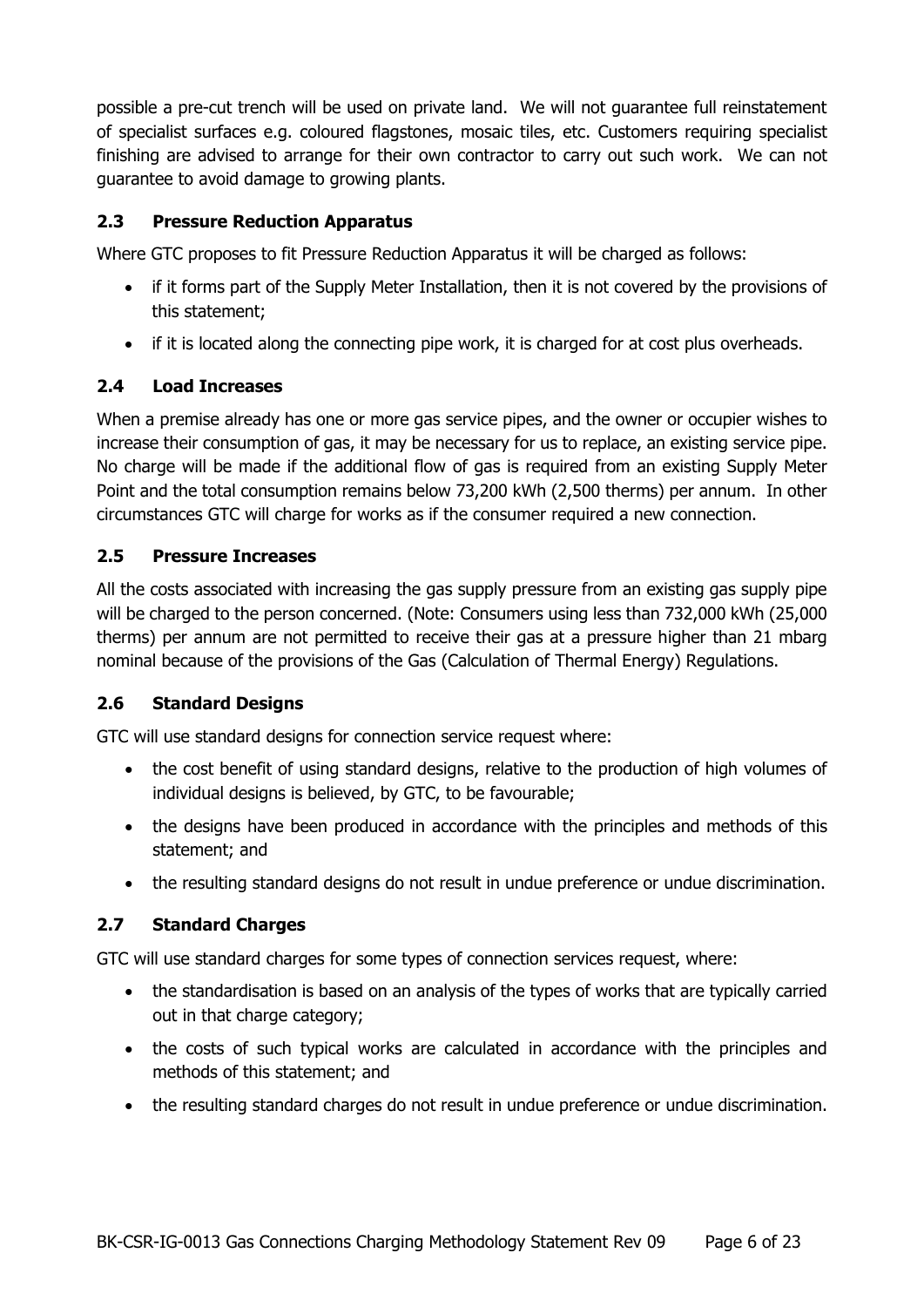# **2.8 Charging for the Final Connection of Mains Apparatus Laid by a Third Party (<7 barg connections)**

In general GTC will follow the same principles we apply to other connection works in respect of charging for Final Connections. Where GTC is requested to carry out a Final Connection, the requesting party must carry out excavation and backfill and obtain any permissions necessary. GTC will allow GIRS registered organisations to make their own connections to GTC mains.

# **2.9 Charging for Minimum Connections (> 7 barg connections)**

GTC will follow the same principles that it applies to other connection works in respect of charging for Minimum Connections. However, as at the effective date of this statement, GTC does not operate any pipes >7 barg capable of being connected to.

# **2.10 Domestic Load Connection Allowance**

For individual new connections to domestic premises situated within 23m of a relevant main, Standard Condition 4B of the Licence requires that we install the connection to the main and lay up to the first ten metres of pipe in land that is dedicated to public use at no initial charge. The net investment cost which we bear in respect of these connections is known as the **Domestic Load Connection Allowance (DLCA)**. Our standard charges already discount this allowance.

A person may request multiple connections, each benefiting from this allowance, provided that each connection is to a different eligible premises and it can be demonstrated that there is a present intent by an identifiable domestic consumer to use gas at each premises.

# **2.11 Connection Design Charges**

Any charges made for connection Design Works will be calculated on the basis of the cost that we expect to incur in carrying out such a design and is dependent upon the information provided by the customer, other publicly available information and information relating to our pipe-line systems.

GTC will charge for connections design except where there is a standard charge quotation or a standard design connection.

At our discretion, GTC may require payment for the cost of Design Works from the person requiring the connection, prior to issuing the quotation.

# **2.12 Sufficiently Complex Jobs**

Connection and Reinforcement work may be considered as Sufficiently Complex when they are of significant value or are technically challenging. Where a project includes both Reinforcement and connection works then each part will be considered separately and may be deemed Sufficiently Complex. For consistency the following criteria are used to determine whether a request is Sufficiently Complex.

Connections are Sufficiently Complex where there are known obstacles on the proposed route of the new apparatus and the anticipated total cost of the construction works including applicable overheads is expected to exceed  $£10,000$ , or where the total construction costs including applicable overheads is expected to exceed £100,000.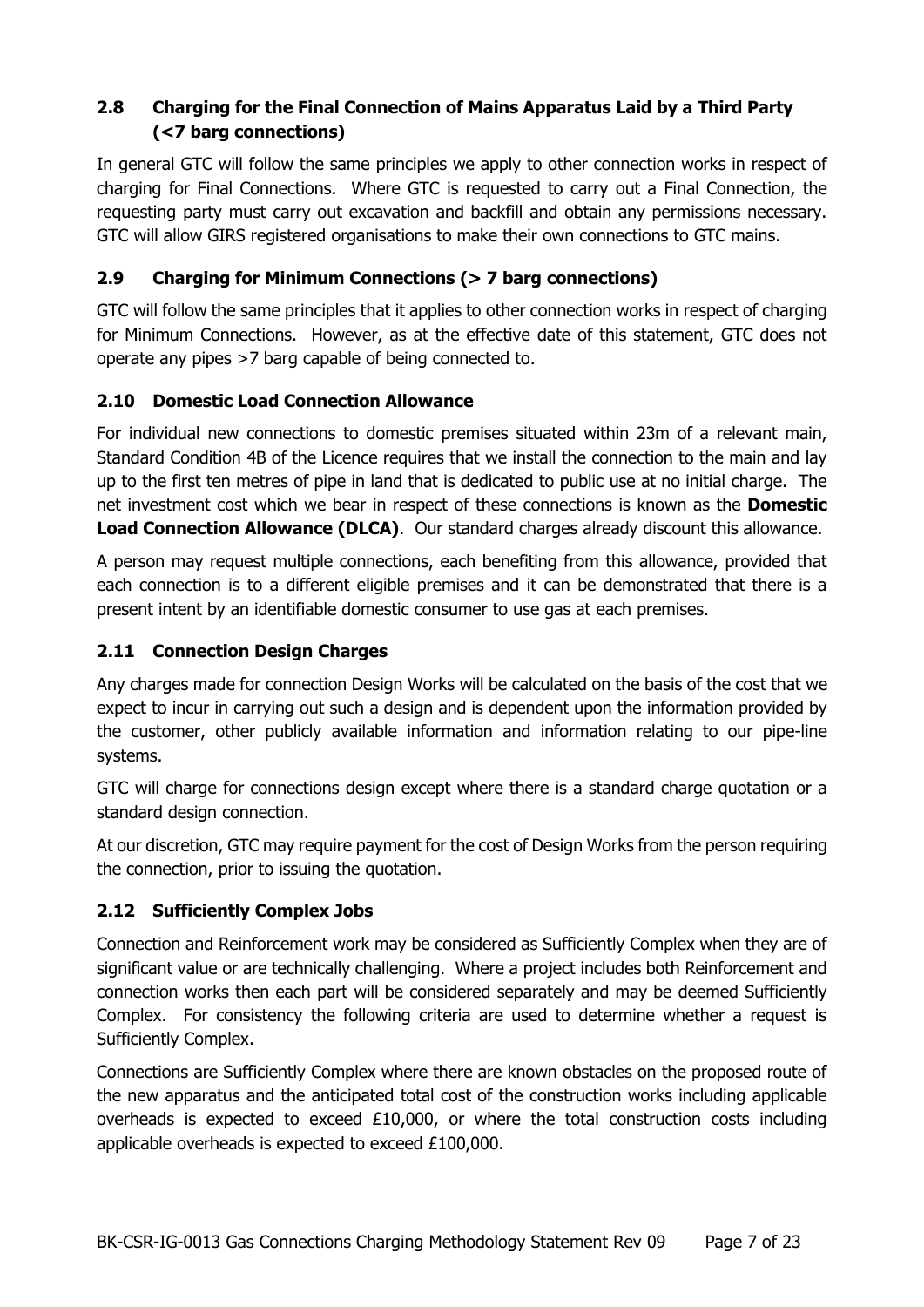Reinforcements are Sufficiently Complex where there are known obstacles on the proposed route of the Reinforcement apparatus and the anticipated total cost of the construction works including applicable overheads is expected to exceed  $£10,000$ , or where the total construction costs including applicable overheads is expected to exceed £250,000.

When a project is determined to be of Sufficient Complexity GTC will quote for, charge and having received payment, will carry out the design of apparatus prior to estimating the cost of constructing any equipment (GTC may decide that it is appropriate to split the design work into stages e.g. feasibility study, conceptual design study etc. with each stage being quoted charged and completed before commencing a subsequent phase).

Sufficiently Complex Jobs are charged on the basis of anticipated cost plus applicable overheads. As indicated above, we will supply the customer with a design study in respect of Sufficiently Complex connections. Apart from any Minimum Connection work, the customer may use this information under licence, to independently construct the connection apparatus. GTC will not provide a design report in respect of Sufficiently Complex Reinforcement works.

A list of obstacles is given at **Appendix 2**.

It is unlikely that GTC will be providing any Entry and Storage connections. However, should GTC be required to do so, it will treat such connections as Sufficiently Complex Jobs.

As at the effective date of this statement GTC does not own or operate, and does not envisage that it will own or operate, an above 7 barg system. However, in the unlikely event that GTC should own such a system, any works associated with a 7 barg system shall be determined to be a Sufficiently Complex Job.

# **2.13 Reinforcement**

Typically, GTC connects its gas pipe-line networks to the upstream networks of Host GDNs. At the time of making the connection GTC will secure capacity for known future growth. However, subsequent to making the connection a customer may request a new or augmented connection with a capacity that was not foreseen at the time of GTC making the connection to the Host GDN network. In such circumstances either the Host GDN, GTC or both may have to reinforce their networks in order to satisfy the connection request.

On receiving a request for a connection that will result in the capacity of the connection to the Host GDN network being exceeded GTC will apply to the Host GDN for additional capacity. If the GDN has to reinforce its network it may charge<sup>2</sup> GTC for the work. Where it does so, GTC will recover the charges for such reinforcement (along with GTC's reasonable overheads) from the customer.

If GTC is required to reinforce its own network to facilitate a connection request the cost of undertaking such reinforcement will be charged to the customer along with GTC's reasonable overheads.

# **2.14 Reinforcement for embedded System Entry and Storage Connections**

It is unlikely that GTC's network will be suitable for these type of connections. However, if such reinforcement is required the methodology outlined in section 2.13 above will be used.

<sup>&</sup>lt;sup>2</sup> Any charges levied on GTC by the Host GDN will be subject to the Host GDN Connection Charging Methodology Statement published pursuant to standard condition 4B of its Gas Transporter Licence.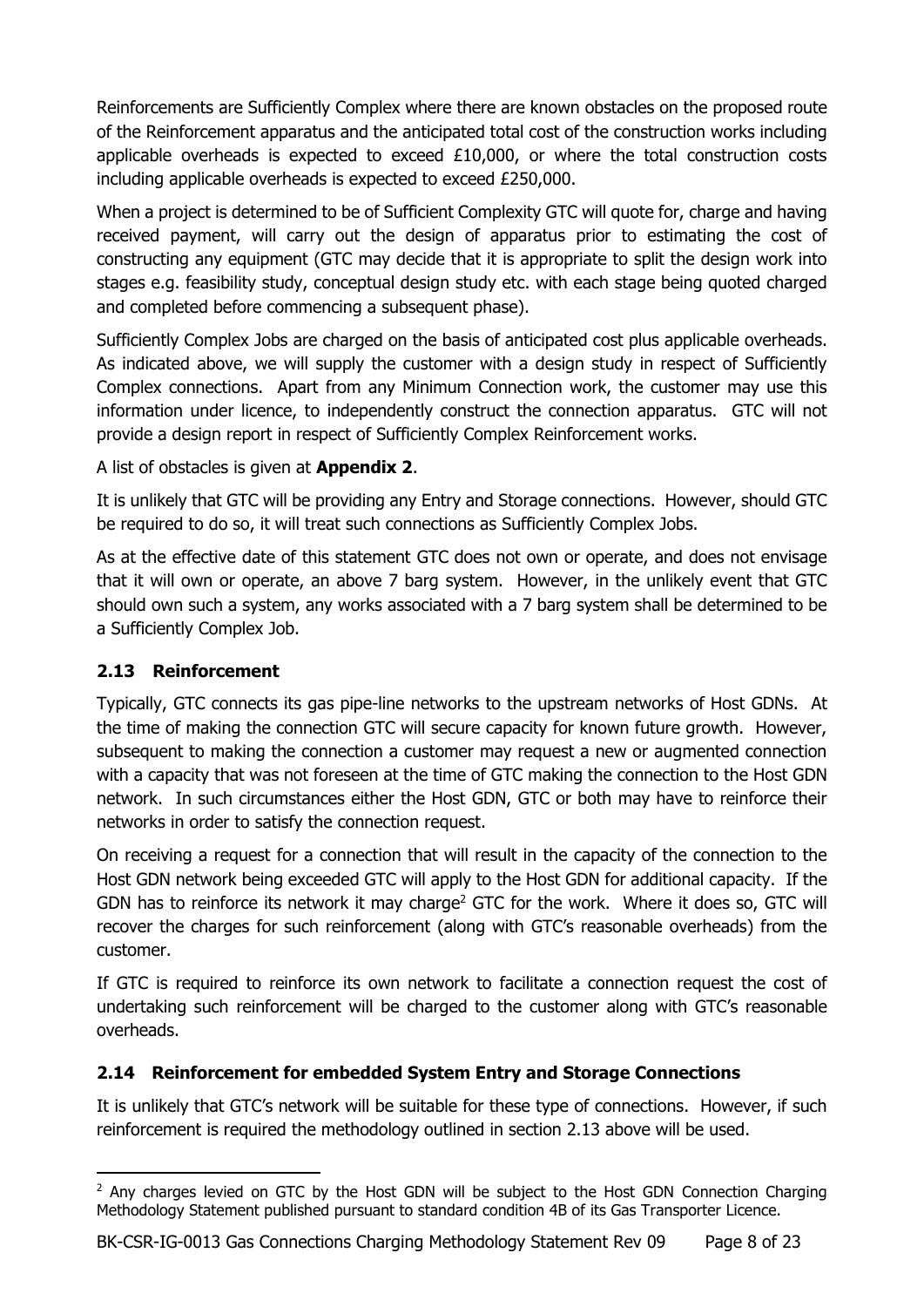# **2.15 Gas Infill Projects (Infills)**

In an Infill, the proportion of any shared costs to be paid at each premises will be calculated as follows:

- a) The shared costs include the cost of the new mains, connecting the new mains with existing mains, installing pressure controlling apparatus (not part of any Supply Meter Installation) and, if applicable, the charge for the provision of capacity on our existing systems.
- b) For us to proceed with an Infill, we will conduct a survey in the area to be supplied to assess the number of premises which are likely to connect within twenty years of the new mains being laid. It is this number which is used to apportion costs, not the total number of premises in the area.
- c) Subject to the Gas (Connection Charges) Regulations 2001 as amended, the appropriate proportion of the shared costs is charged to all customers connecting in the Infill area for a period of not more than twenty years until the total cost of the mains has been recovered or the scheme closes whichever is the earlier.
- d) The twenty-year period starts on the day the Relevant Main is commissioned.
- e) In an Infill, the cost of the service pipe will be charged on an individual basis in the same way as any other connection (potential consumers within an Infill will benefit from the Domestic Load Connection Allowance, where this is applicable).
- f) Where a consumer, likely to consume more than 2,198 MWh per annum, is situated within the Infill, and will connect to gas at the time when mains are laid, they will pay a mains contribution in direct proportion with their share of the total anticipated annual offtake quantity within the Infill.
- g) Where a consumer, likely to consume more than 2,198 MWh per annum, is situated within the Infill, and declines to connect at the time when mains are laid then that consumer will not be permitted to connect to the Infill mains unless either:
	- the twenty-year infill period has expired; or
	- they fund sufficient reinforcement to enable the remaining not above 2,198 MWh per annum premises within the Infill, which might connect to gas, to be connected without there being any requirement for any additional reinforcement within the twenty year period.

# **2.16 Designated Areas**

In accordance with the provisions of Licence Condition 4C On application by a gas transporter the Authority GTC may apply to the Authority that an area be classified as a "designated area". The authority may designate an area where:

a) it appears to the Authority that gas has not previously, or has not within the previous 3 years, been conveyed through pipes to any premises therein other than ones which had been supplied with gas at a rate in excess of 2,198 MWh a year; and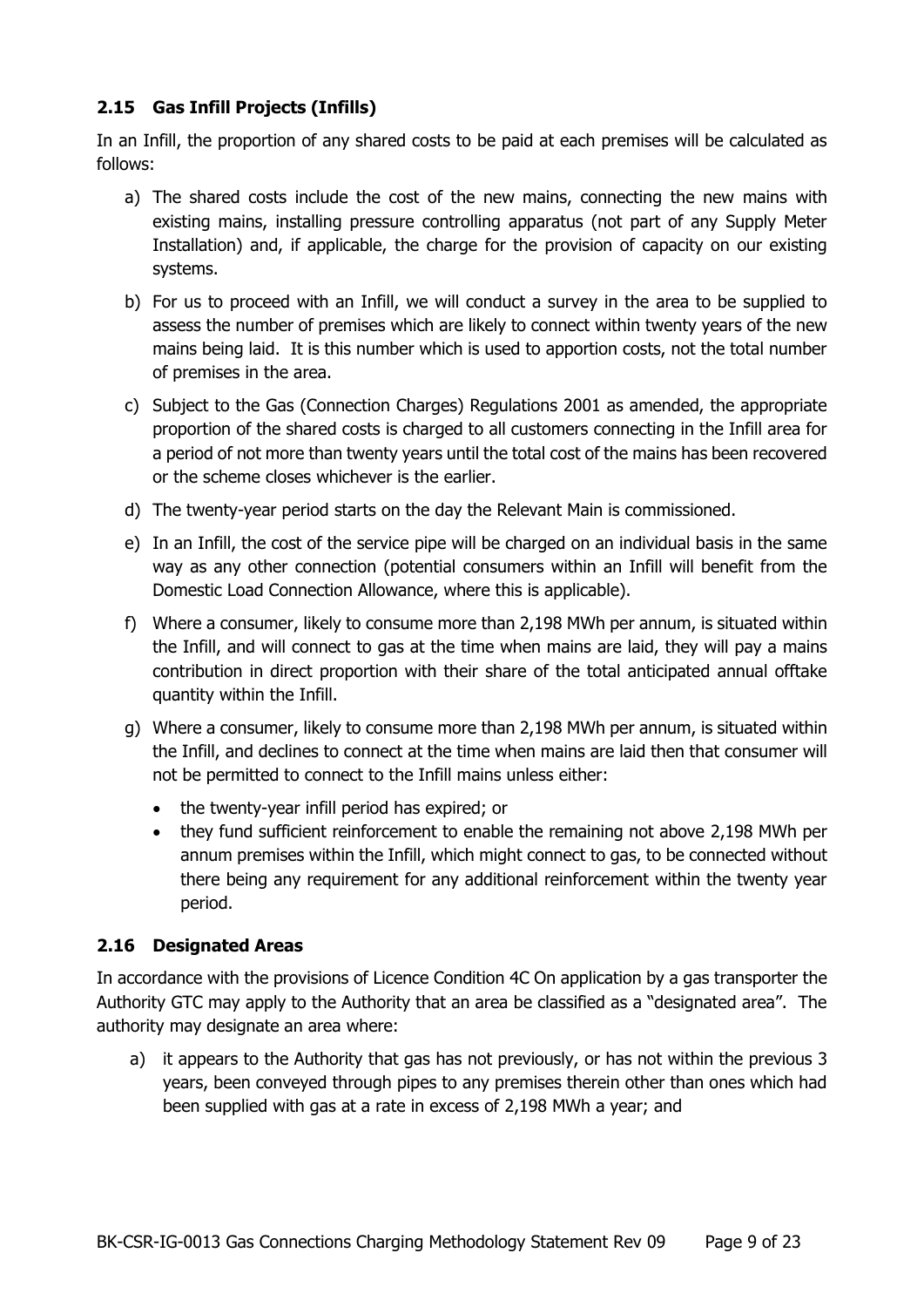b) it appears to the Authority that, taking into account both any existing premises and probable developments in the area, it is likely that the area will contain premises of which more than a half will not be within 23 metres of a relevant main, whether of the licensee or of any other gas transporter, which was in existence before the designation of the area.

In designating an area a gas transporter recovers a proportion of the connection charges as a supplemental charge in its transportation charges.

# **2.17 Non gas fuel poor network extension vouchers**

Because of the nature of GTC's networks, most of the properties within 23 metres of its main already have a gas supply. Therefore the arrangements described in this section 2.17 are only likely to apply in very limited circumstances.

# **2.17.1 General policy**

Ofgem has established arrangements to facilitate the supply of gas to non-gas fuel poor communities and individual fuel poor customers. These arrangements are set out in Ofgem's letter of 29 June  $2011<sup>3</sup>$  Additionally, GDNs in their own connection charging statements set out their own specific arrangements for the administration of the Non Gas Fuel Poor Network Extension Scheme.

Under these arrangements GDNs will provide and apply Fuel Poor Vouchers to connection requests from eligible customers and communities. GDN charging statements set out how the value of these vouchers is calculated using the NPV of future transportation revenues.

Appendix 3 of Ofgem's letter, along with the GDN connection charging statements, set out how GDN's will calculate the value of the Fuel Poor Voucher to be provided to GTC where they provide a connection to an eligible customer or community from their network. Prior to receiving a Fuel Poor Voucher from the Host GDN, GTC will need to demonstrate to the Host GDN that the qualifying criteria for an eligible customer or community are satisfied.

Where GTC receives a Fuel Poor Voucher from the Host GDN towards the costs of providing a connection to an eligible customer or community, it will use such voucher to its fullest extent to offset the costs of providing the connection. However, Ofgem's arrangements for GDNs to offer Fuel Poor Vouchers do not extend to IGTs. Therefore, GTC does not offer any Fuel Poor Vouchers in addition to those provided by the Host GDN.

To facilitate providing connections to eligible customers and communities GTC has entered into arrangements with a funding partner to undertake assessments of eligibility. GTC has received Ofgem approval of this partner.

<sup>3</sup> [http://www.ofgem.gov.uk/Pages/MoreInformation.aspx?docid=255&refer=Networks/GasDistr/GasDistrPol\)](http://www.ofgem.gov.uk/Pages/MoreInformation.aspx?docid=255&refer=Networks/GasDistr/GasDistrPol)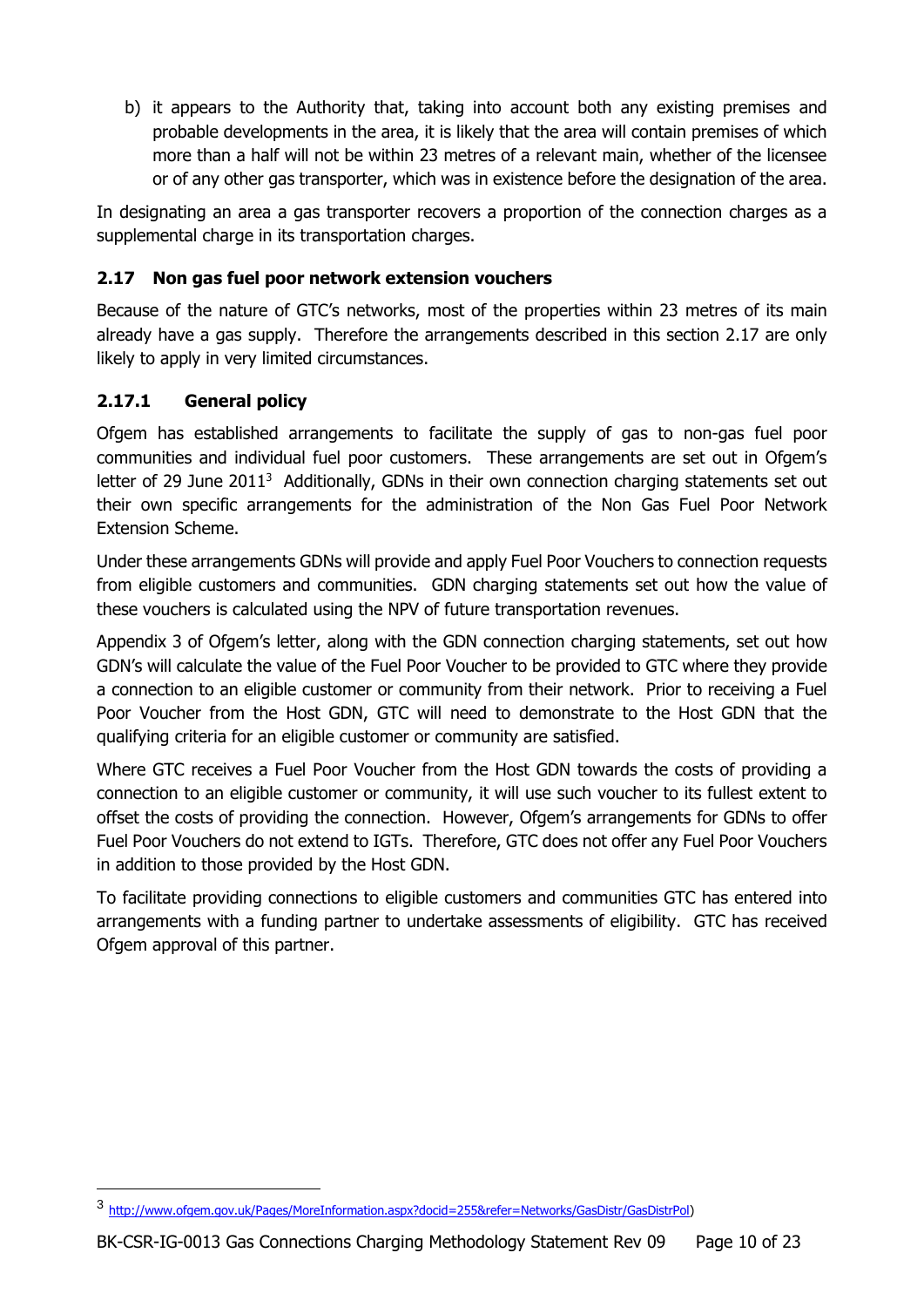# **2.17.2 Eligibility**

For the purposes of the arrangements set out in this section 2.17 eligible premises are existing domestic premises which currently have no gas supply which:

- at the time of the connection request, reside within the 20% most deprived areas, as measured by the Government's Index of Multiple Deprivation (IMD), when measured at the Lower Level Super Output Area (LOSA). The index of multiple deprivation is defined separately for England, Scotland and Wales. Therefore, for instance, a Welsh household will qualify if it falls within one of the 20% most deprived areas in Wales as measured by the Welsh Index of Multiple Deprivation (WIMD)<sup>4</sup>; or
- are eligible for measures under Warm Front (England), Nest (Wales) or the Energy Assistance Package5 (Scotland); or
- fall within the Priority Group (low income households and over 70 years of age) for measures under the Carbon Emissions Reduction Target (CERT); or
- are in fuel poverty based on the standard Government definition that is spend more than 10% of their disposable income on all household fuel use to maintain a satisfactory heating regime.

The eligibility will not be extended to non-domestic premises or domestic new build premises, regardless of whether they are in a deprived area or not. It is envisaged that developers will continue to pay for the full cost of connections for new build domestic properties.

# **2.18 Adoption of below 7 barg Apparatus**

Subject to the exception detailed in the paragraph below we will adopt any fit for purpose below 7 barg connections apparatus that is connected to our system and that is not intended to be operated by another system operator e.g. another Gas Transporter.

GTC will not adopt apparatus (except Final Connection apparatus) where this forms part of a system of pipes that includes any apparatus, which will become a connected system that will not also be adopted by GTC.

GTC will adopt free of charge below 7 barg connections apparatus installed by Independent Connection Providers that are registered with the Gas Industry Registration Scheme.

GTC will levy a charge in respect of the adoption of below 7 barg connections apparatus that is installed by persons who are not registered with the Gas Industry Registration Scheme (GIRS). Details of these charges are given in the Connection Services Charges Document.

Where a person is not registered with the Gas Industry Registration Scheme they should contact GTC to explain their intentions and to discuss the adoption procedure before carrying out any works in respect of the design or construction of below 7 barg apparatus that they wish GTC to adopt.

Adoption Payments: GTC does not make any adoption payments in respect of assets that are (or are to be) connected directly to its pipe-line systems. Acquisition payments for pipe-line systems that are to be connected to the pipe-line of another transporter are out side the scope of this charging statement.

<sup>&</sup>lt;sup>4</sup> Details of the Index can be found at [www.communities.gov.uk](http://www.communities.gov.uk/).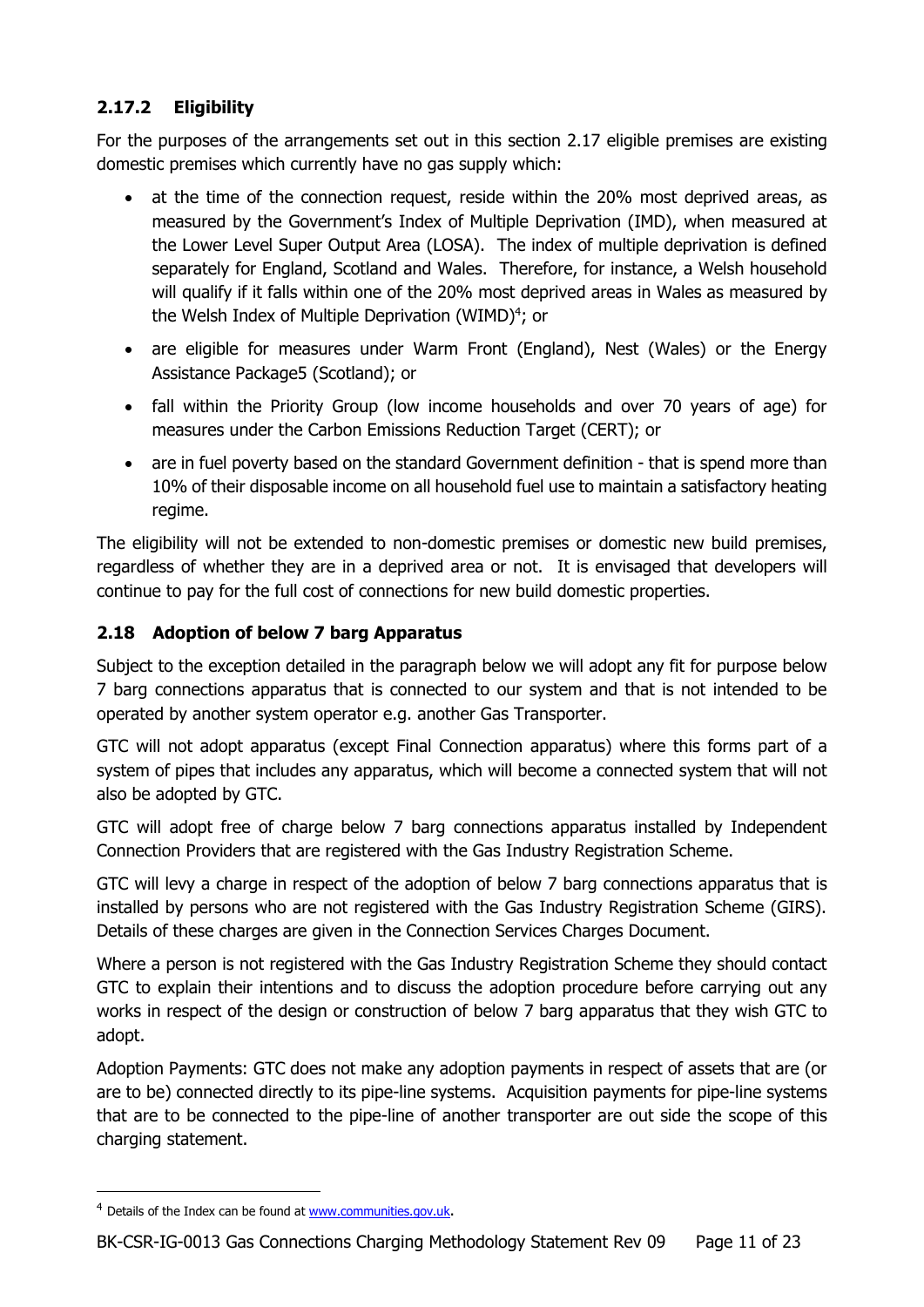# **2.19 Lane Rental and Traffic Congestion Charges**

GTC will pass on to customers the appropriate cost incurred pursuant to prevailing traffic management legislation in force at the relevant date, subject to prevailing legislation and the requirements of Standard Condition 4B(1) of our Licence.

# **3 CHARGING FOR GAS SERVICE ALTERATIONS AND DISCONNECTIONS**

An alteration occurs when a person requests the relocation of a gas service pipe, without there being any significant variation in the load at the premises. A disconnection occurs when a person requests that an existing gas service pipe is cut off.

In general we will follow the same principles that we apply to connection works in respect of pricing disconnection and alteration services.

### **3.1 Disconnections**

GTC will disconnect service pipes that it owns when requested by the Registered User. If a person who owns or occupies the premises, or a person acting as their agent, contacts GTC to request a disconnection, GTC will request their permission to contact the Registered User and will then gain permission to disconnect from the Registered User.

This document relates to connection services and therefore excludes details of meter disconnection services or charges.

GTC will charge the cost that it reasonably expects to incur when disconnecting a service pipe. In some instances GTC will make use of standard charges. In these instances, charges will be levied in the same way as for connection asset installation. Charges will include appropriate overheads.

GTC will not charge the additional cost where it carries out works which are additional to those required to fulfil the requirements of a disconnection customer and which are designed to enhance its pipe-line system.

If works are unable to proceed as a result of the presence of a Supply Meter Installation, or because outlet pipe-work has not been purged, GTC will charge an abortive visit charge.

### **3.2 Alterations - Services provided**

GTC will alter the position of any service pipe it owns when this is requested by the Registered User or by the person who owns or occupies the premises, supplied by that pipe, or a person acting as their agent.

In addition, GTC will relocate the position of any Supply Meter Installation where this is required as a result of the relocation of a gas service pipe (this document, which relates to connection services, does not contain any detail of meter relocation services or charges).

GTC will charge the cost that it reasonably expects to incur when altering the position of a service pipe. In some instances GTC will make use of standard charges. In these instances, charges will be levied in the same way as for connection asset installation. Charges will include appropriate overheads.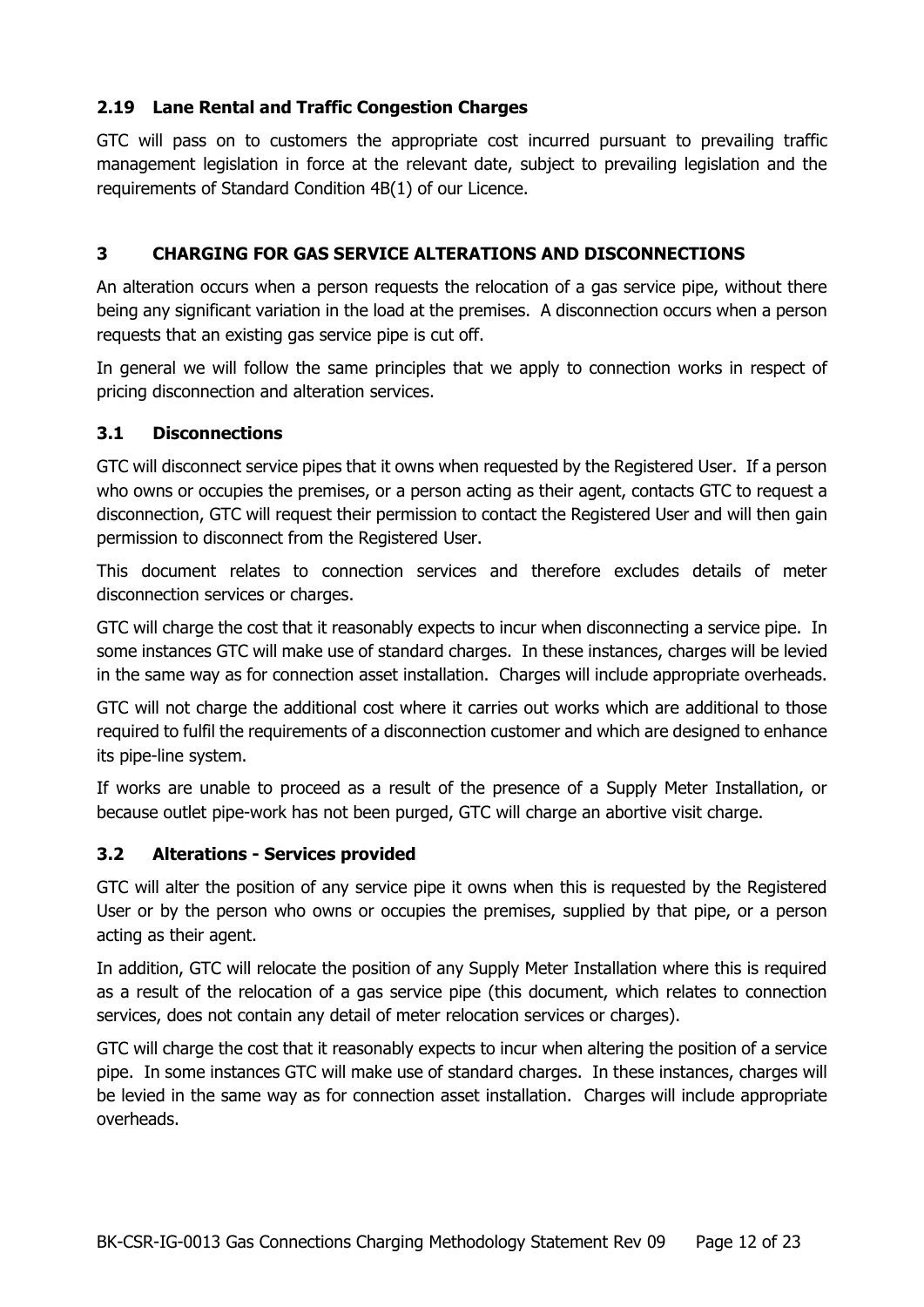GTC will not charge for the alteration of a meter position and/or service pipe where requested by a Qualifying Person. In these cases the work carried out by GTC will be the least cost fit for purpose solution to meet the physical needs of the customer. Any additional works beyond this will be chargeable to the customer.

Where a customer requires GTC to make a separate visit to disconnect the service pipe prior to altering the position of the service pipe, a standard disconnection charge will apply.

GTC will not charge the additional cost of works it carries out that are in addition to those required to fulfil the requirements of an alteration of the customer's service pipe, and which are designed to enhance our system.

### **4 KEY DEFINITIONS**

| Alteration:                                     | means any change made to an existing service pipe, and<br>associated equipment, to premises.                                                                                                                                                                                                                                                                                    |  |
|-------------------------------------------------|---------------------------------------------------------------------------------------------------------------------------------------------------------------------------------------------------------------------------------------------------------------------------------------------------------------------------------------------------------------------------------|--|
| Approach Main:                                  | means a pipe that will become a Relevant Main (not<br>necessarily a Relevant Main that is part of our system)<br>that is designed to connect a new system of pipes with<br>an existing transportation system.                                                                                                                                                                   |  |
| Connected System                                | means a gas pipe-line system that is connected to GTC's<br>gas pipeline systems but which is owned and operated by<br>another gas transporter who is authorised to convey gas.                                                                                                                                                                                                  |  |
| Connected System Exit Point (or<br>CSEP)        | Means the point at which a Connected System operated<br>by another authorised gas transporter connects to GTC's<br>gas pipe-line systems.                                                                                                                                                                                                                                       |  |
| Design Works                                    | means the preparatory work required before the Physical<br>Connection activity can commence. Very small projects<br>e.g. the connection of a small domestic premises require<br>little in the way of design and no charge is made in<br>respect of design for these projects. GTC applies<br>standard design charges in respect of larger, but routine,<br>connection projects. |  |
| Disconnection:                                  | means the physical disconnection of a service pipe from<br>the Relevant Main.                                                                                                                                                                                                                                                                                                   |  |
| Distribution Network System<br><b>Diversion</b> | means the relevant gas pipe-line system owned by GTC<br>means a change made to the route of an existing main<br>or the relocation of other gas transportation (not service<br>pipe associated) apparatus.                                                                                                                                                                       |  |
| Domestic<br>Connection<br>Load<br>Allowance     | shall have the meaning ascribed to it in Section 2.10                                                                                                                                                                                                                                                                                                                           |  |
| Final Connection:                               | means to physically connect connections apparatus to the<br>Relevant Main but does not include costs of excavation,<br>backfill or reinstatement.                                                                                                                                                                                                                               |  |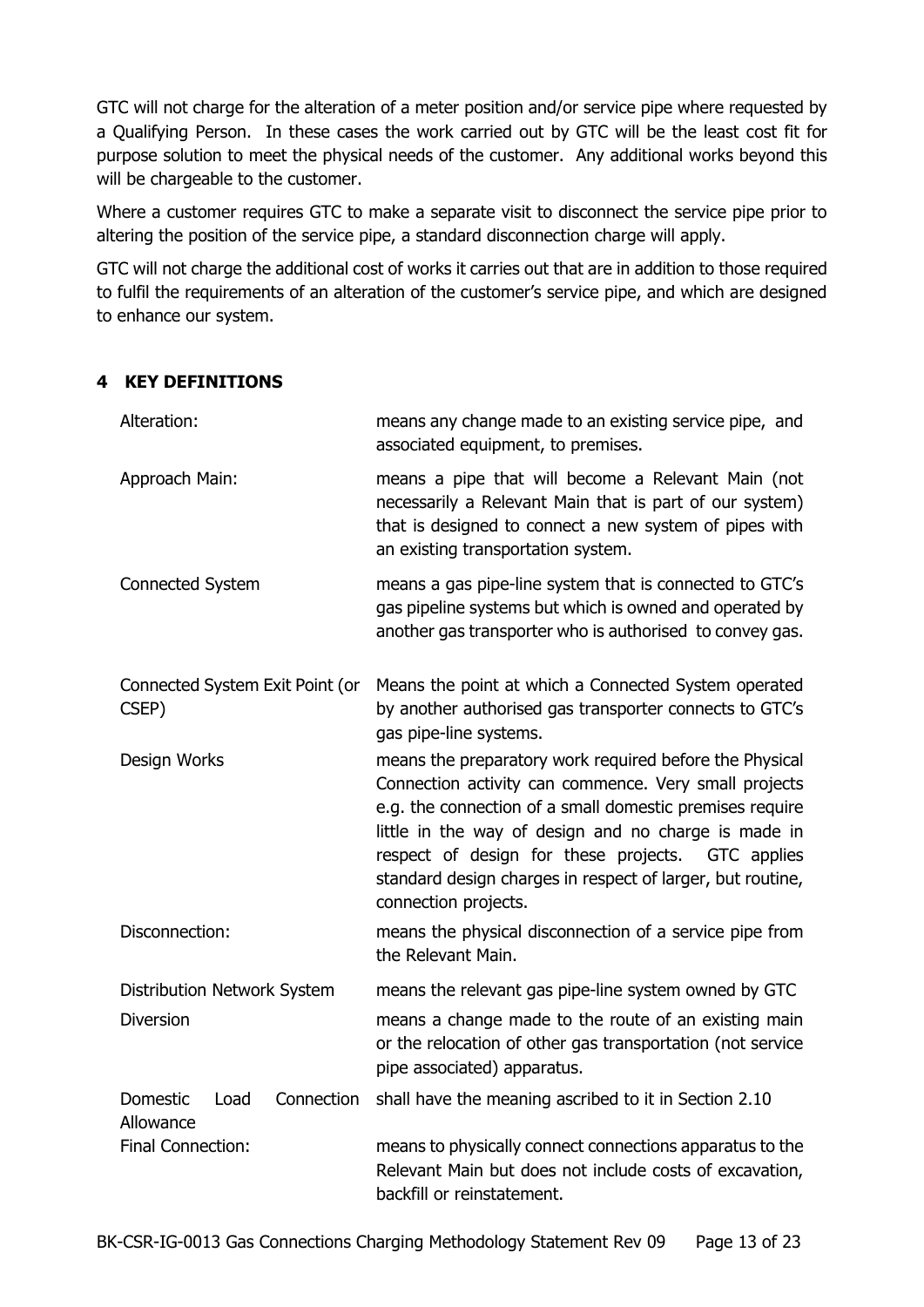| GTC System:                      | means the relevant gas pipe-line system owned by GTC<br>Pipelines Ltd, Independent Pipelines Ltd or Quadrant<br>Pipelines Ltd.                                                                                                                                                                                                                                                                                                                                                                                                                                                                                                                           |
|----------------------------------|----------------------------------------------------------------------------------------------------------------------------------------------------------------------------------------------------------------------------------------------------------------------------------------------------------------------------------------------------------------------------------------------------------------------------------------------------------------------------------------------------------------------------------------------------------------------------------------------------------------------------------------------------------|
| Host GDN:                        | Means the operator of the upstream pipe-line system to<br>which the GTC pipe-line system is connected to.                                                                                                                                                                                                                                                                                                                                                                                                                                                                                                                                                |
| Infill:                          | means the extension of new relevant mains to an area<br>having a number of existing premises, or a combination<br>of new and existing premises, where not all of the owners<br>or occupiers of those premises have expressed a desire<br>to be connected to a gas supply at the time the mains are<br>laid. Individual connection charges are based on the<br>likely uptake of gas over a twenty year period and the<br>infill can only progress if sufficient acceptances are<br>received to make the project economic. The charging<br>arrangements for Infills are covered by the Gas<br>(Connection Charges) Regulations 2001 (SI 2001 No.<br>3267). |
| <b>Minimum Connection</b>        | means the apparatus, determined by GTC, that is<br>required to connect apparatus of a third party to an above<br>7 barg system operated by GTC.                                                                                                                                                                                                                                                                                                                                                                                                                                                                                                          |
| <b>Physical Connection Works</b> | means works to supply and lay gas services and mains,<br>including any associated equipment and works to<br>reinforce GTC's gas pipe-line system.                                                                                                                                                                                                                                                                                                                                                                                                                                                                                                        |
| <b>Qualifying Person</b>         | means a person who requires the relocation of their gas<br>meter and / or emergency control valves because of his<br>or her physical condition, who is either:<br>of pensionable age and / or<br>is a registered disabled person and / or<br>is a chronically sick person                                                                                                                                                                                                                                                                                                                                                                                |
| Relevant Main                    | means a distribution main operated by gas transporter,<br>which is being used for the purpose of giving a supply of<br>gas to any premises in its authorised area at a rate not<br>exceeding 2,198 MWh per annum, except any pipe which<br>is not relevant in accordance with Section $10(13)$ of the<br>Gas Act 1986 as amended by the Gas Act 1995.                                                                                                                                                                                                                                                                                                    |
| Supply Meter Installation        | means the gas meter and associated apparatus used to<br>measure the volume of gas offtaken at a Supply Point.                                                                                                                                                                                                                                                                                                                                                                                                                                                                                                                                            |
| Supply Point                     | Means the System exit point comprising the Supply Meter<br>Installation.                                                                                                                                                                                                                                                                                                                                                                                                                                                                                                                                                                                 |
| Winter                           | Means the period between 1 November an any year until<br>and including 30 April in the succeeding year.                                                                                                                                                                                                                                                                                                                                                                                                                                                                                                                                                  |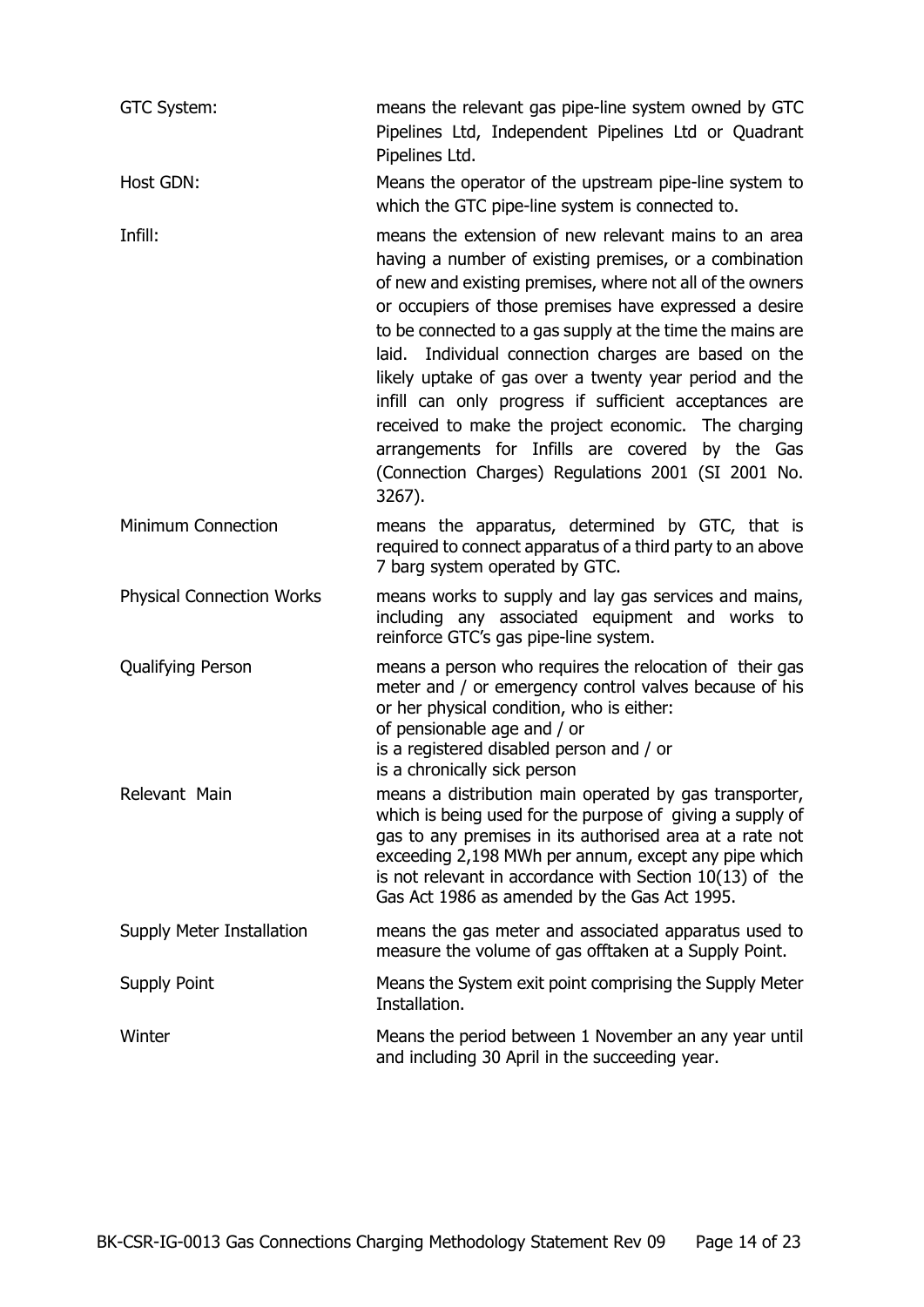# **Appendix 1 Provision of Meter Housings / Boxes**

GTC will provide and charge for meter housings / boxes to customers that have requested a service pipe from us, with the exception of cavity/inset meter boxes, which the customer must procure and install prior to commencement of our engineering works.

When GTC installs a meter housing or box the associated labour costs are chargeable.

GTC will not provide a meter housing / box or transport it to site unless it is also going to install it.

All charges made in respect of the installation of meter housings or boxes will include applicable overheads.

A meter housing (or meter box) becomes the property of the owner of the premises after it has been installed; consequently maintenance is the responsibility of the premises owner.

GTC offers a 1 year guarantee in respect of meter boxes that it supplies, however this is invalidated if any defect or damage has been caused other than by fair wear and tear. GTC does not offer a guarantee in respect of meter housings.

#### **Notes:**

- i) For the purpose of this Statement a meter box refers to a meter housing, which is designed to contain a gas meter of a volumetric flow capacity of six cubic metres per hour or less. Meter housings refer to all other structures, which are purposely designed to contain gas meters.
- ii) Some retail outlets stock certain types of meter box.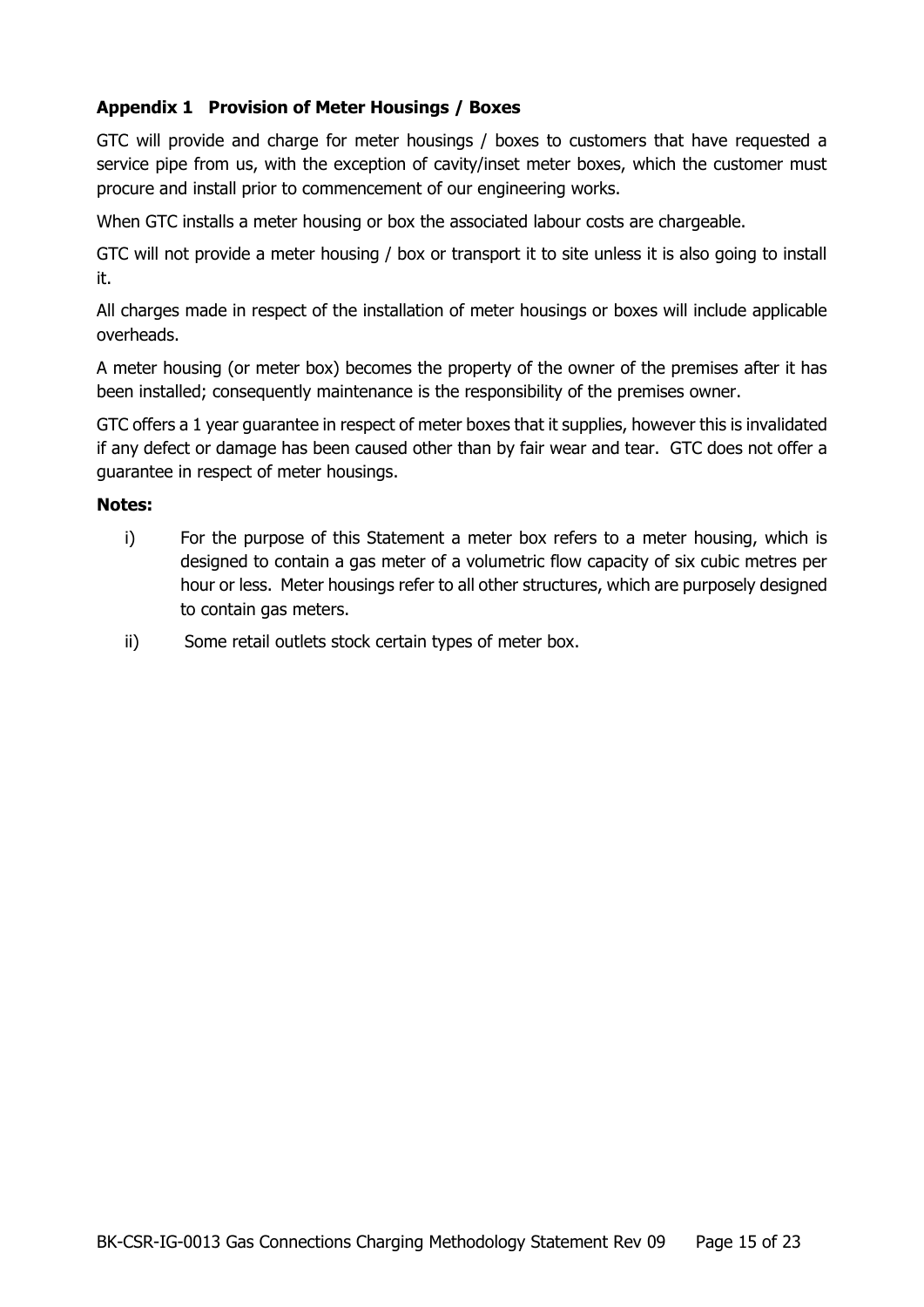# **Appendix 2 List of Obstacles**

The list below details those obstacles, which have the potential to cause a project to be determined to be of Sufficiently Complex. Projects which have at least one obstacle and which are exclusively <7barg will only be determined to be Sufficiently Complex if they are likely to cost in excess of £10,000 including overheads.

Typical obstacles:

- Works which involve the crossing of, or which are affected by, the presence of motorways, dual carriage ways or highways, which have been designated by the Highway Authority to have Special Engineering Difficulties.
- Works which involve the crossing of, or which are affected by, the presence of a railway line or tramway.
- Works which involve the crossing of, or which are affected by, the presence of a river, stream, estuary or canal (navigable or otherwise) , body of water, aqueduct, or a drainage channel.
- Where works are in, or likely to affect, a Site of Special Scientific Interest, nature reserve, scheduled monument or archaeological site.
- Where works are situated within, or likely to affect, a woodland, marsh, peat bog or coastal wetland.
- A connection to a listed building.
- Connections to existing blocks of flats where any service pipe will terminate more than two stories above the adjacent ground level or where internal risers are requested.
- Connections to new blocks of flats where any service pipe will terminate more than five stories above the adjacent ground level.
- Works which involve any requirement for a public enquiry or planning permission, including planning permission associated with any buildings including meter houses.
- Where the route of any apparatus involves a significant (greater than 2m) change in elevation within a short horizontal distance e.g. a cliff or retaining wall.
- Where any apparatus will be laid in contaminated ground, disused slag heaps or rubbish dumps.
- Where any apparatus will be laid in land likely to suffer from severe subsidence or other significant ground movement including the laying of apparatus near to disused mine shafts/workings.
- Where works are likely to be affected by special security provisions e.g. military bases, prisons etc.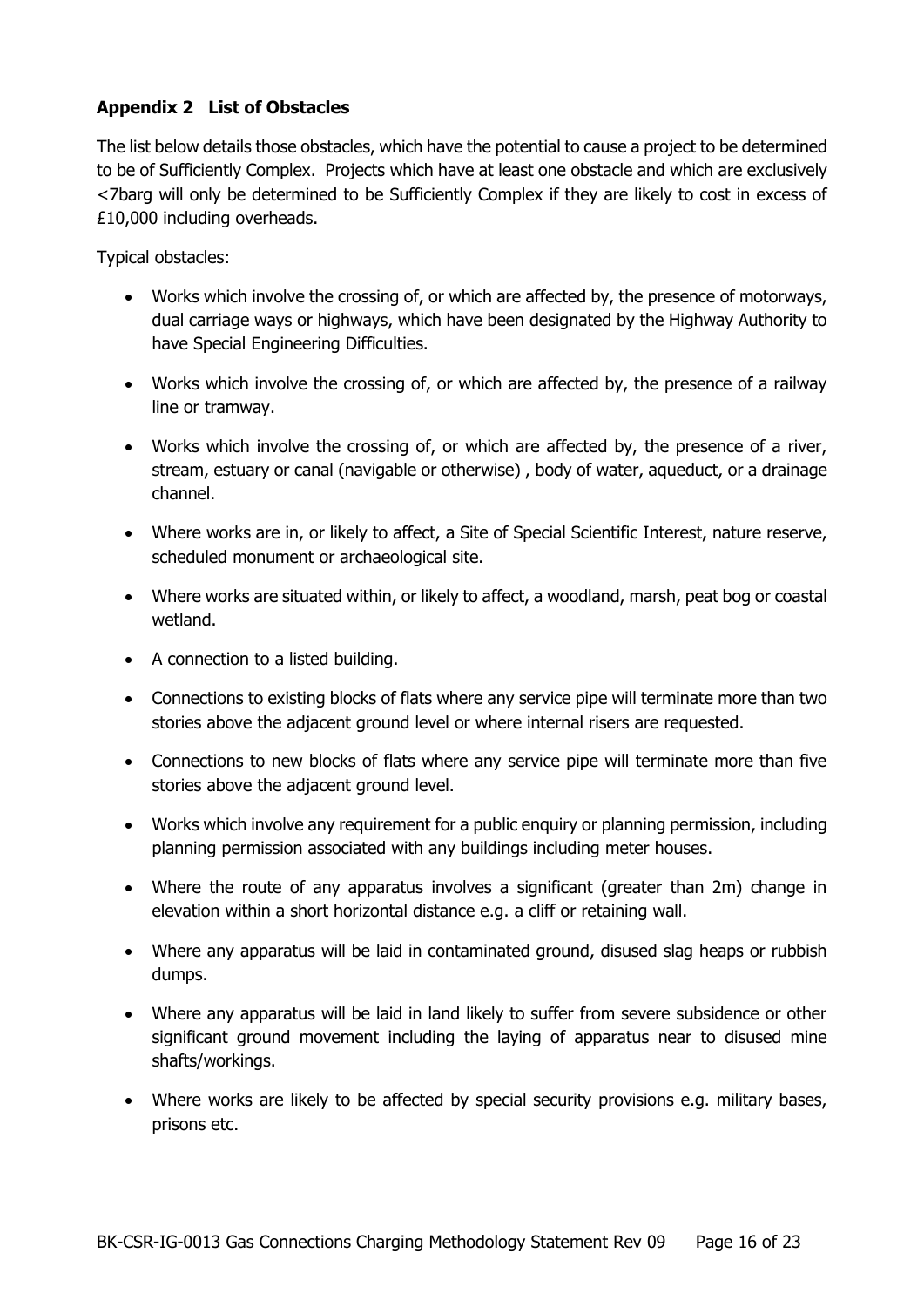- Where works will take place within top tier COMAH sites.
- Where an easement or other legal permit has to be obtained from any person other than the person requesting the works.
- Any other works where special difficulties or unusually high costs might occur.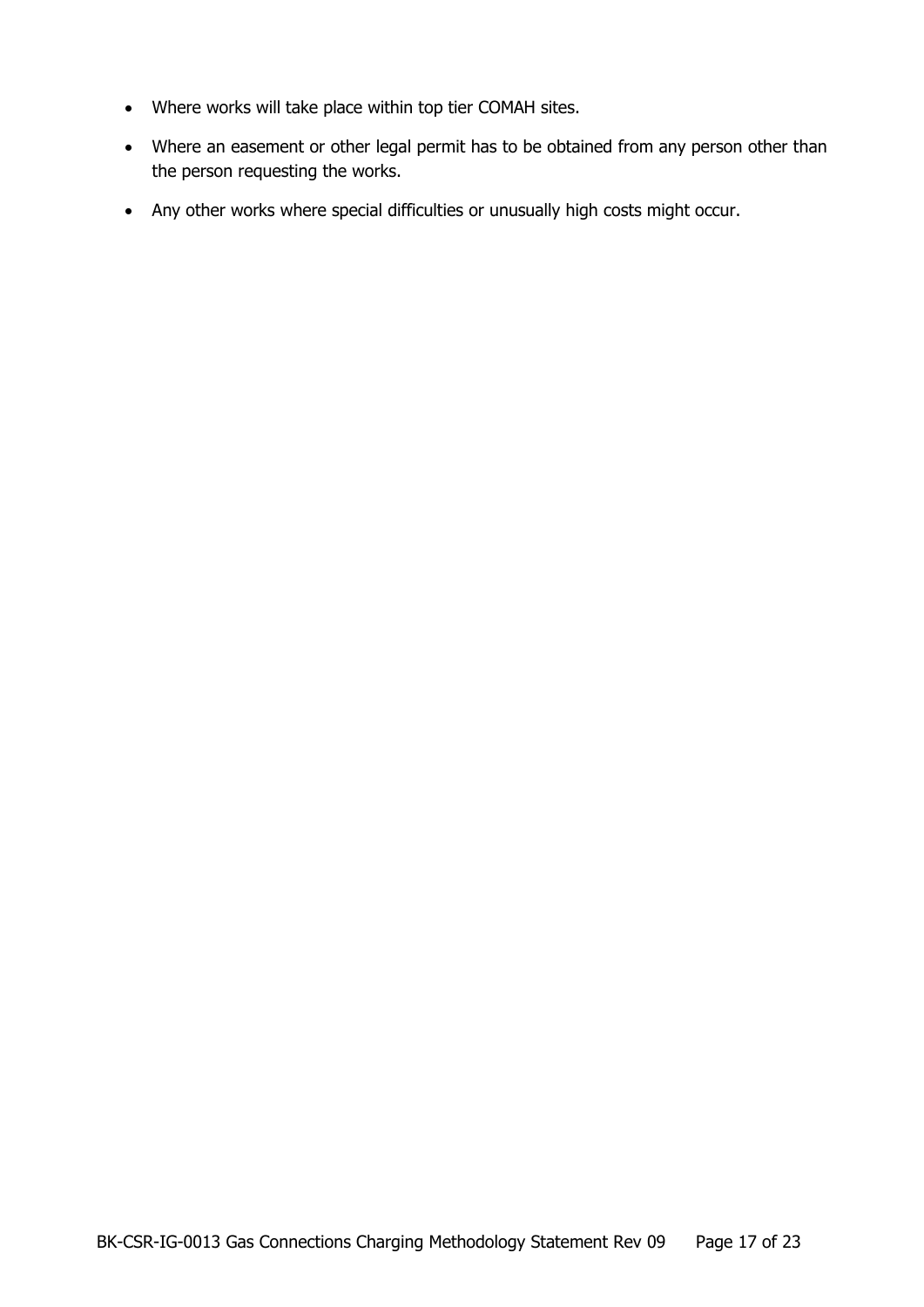# **Appendix 3 Contact information**

#### **Requesting our Domestic Connections Services**

To obtain any of the domestic services set out in this document, please contact the 1 House 1 Connection team at:

> GTC Infrastructure Limited Synergy House Woolpit Business Park **Woolpit** Suffolk IP30 9UP Telephone: 01359 243360

e-mail: [1house1connection@gtc-uk.co.uk](mailto:1house1connection@gtc-uk.co.uk)

### **Further Information on this document**

Any comments or enquiries regarding this document should be forwarded to our Regulation and Compliance Manager at the above address.

### **Complaints**

Providing our customers with the best service possible is very important to us, if you are not happy therefore, we want to know about it.

**How to register a complaint:** You can register your complaint in any of the following ways:

**By telephone:** Customer Engagement Team 01359 302640 08.30am - 17.00pm

#### **In writing:**

Customer Engagement Team GTC Infrastructure Limited Synergy House Woolpit Business Park **Woolpit** Suffolk IP30 9UP

**By Email:** Customerservices@gtc-uk.co.uk

#### **Resolution of your complaint**

If having completed our complaints process you're still not happy, you can refer the matter to the Energy Ombudsman:

Ombudsman Services: Energy: PO Box 966, Warrington, WA4 9DF <http://www.ombudsman-services.org/energy.html>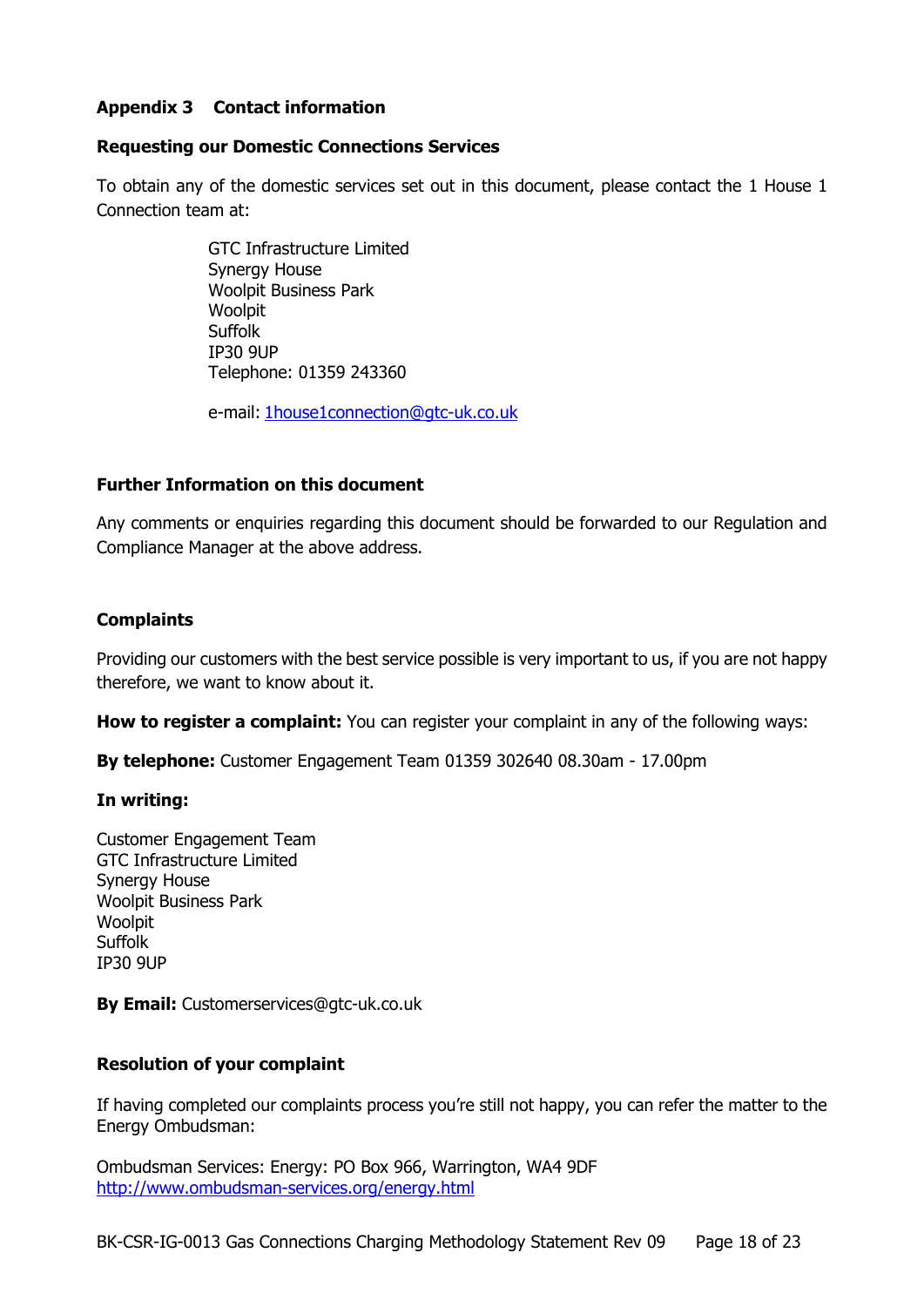**Appendix 4 Designated Areas**

**GTC has no Designated Areas**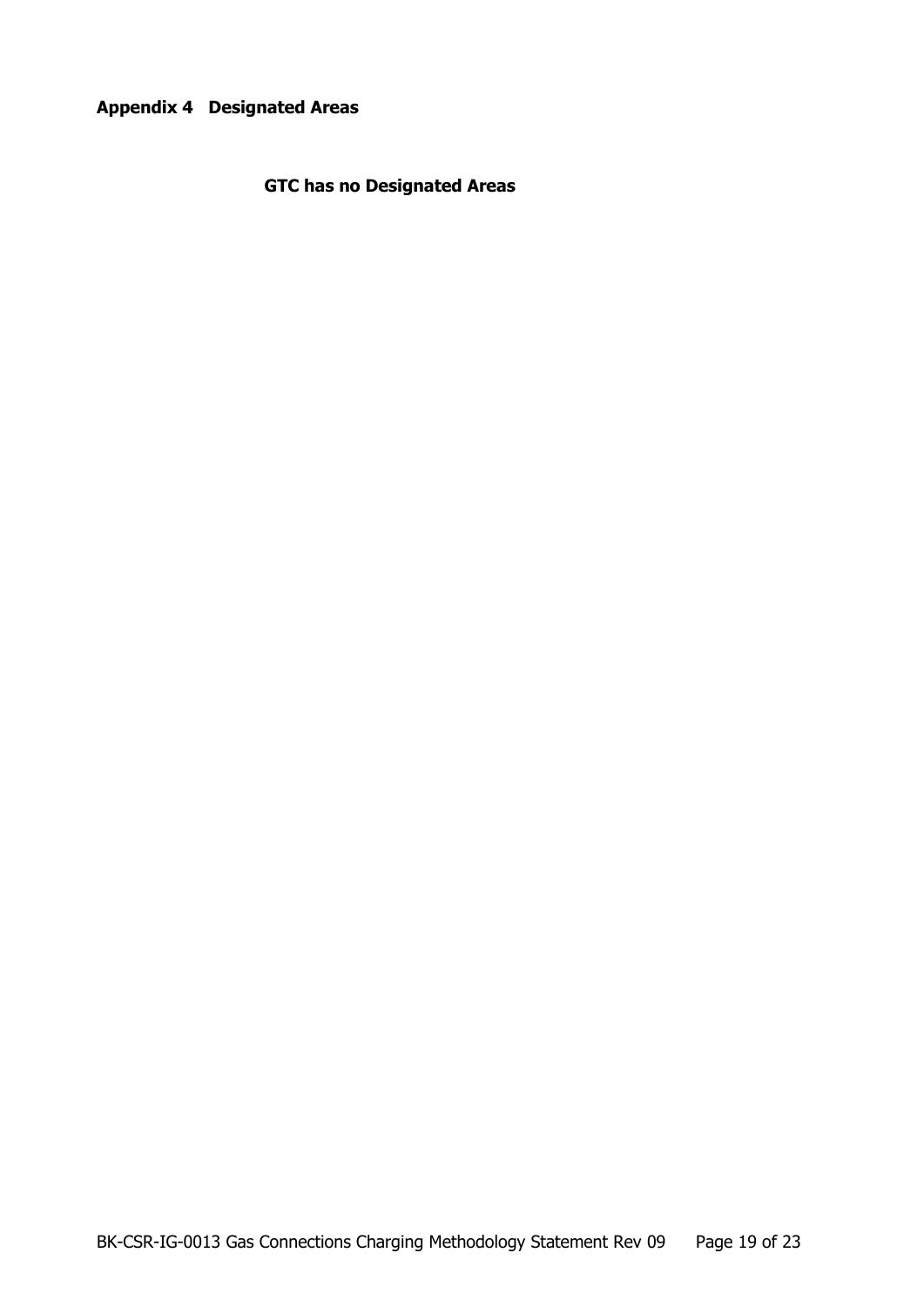# **Appendix 5 Connection Charging Examples**

Notes on charging examples in this document:

- 1. Charges are indicative only, as at the time of publication, and totals may not tally due to rounding.
- 2. Meter work charges are excluded here, but may be shown on connection quotations.
- 3. VAT is excluded, however it may apply in certain circumstances.
- 4. Examples exclude any cost pursuant to traffic management legislation.

### **Identification of GTC Regions by Post Code.**

| <b>Region</b>     | <b>Post Codes Covered</b>                                                                                                                                                                                                                                                                                                                                                                                                                                                                                                                                                                                                                                                                                                                                    |
|-------------------|--------------------------------------------------------------------------------------------------------------------------------------------------------------------------------------------------------------------------------------------------------------------------------------------------------------------------------------------------------------------------------------------------------------------------------------------------------------------------------------------------------------------------------------------------------------------------------------------------------------------------------------------------------------------------------------------------------------------------------------------------------------|
| North             | AB, B1, B10, B11, B12, B13, B14, B15, B16, B17, B18, B19, B2, B20, B21, B22, B23,<br>B24, B25, B26, B27, B28, B29, B3, B30, B31, B32, B33, B34, B35, B36, B37, B38,<br>B39, B4, B40, B41, B42, B43, B44, B45, B46, B5, B6, B61, B62, B63, B64, B65, B66,<br>B67, B68, B69, B7, B70, B71, B72, B73, B74, B75, B76, B77, B78, B79, B8, B81,<br>B82, B83, B84, B85, B86, B87, B88, B89, B9, B90, B91, B92, BB, BD, BL, CA, CH,<br>CV1, CV10, CV11, CV12, CV13, CV2, CV3, CV4, CV5, CV6, CV7, CV9, CW, DD, DE,<br>DG, DH, DL, DN, DY, EH, FK, FY, G, HD, HG, HU, HX, IV, KA, KW, KY, L, LA, LE, LL,<br>LN, LS, M, ML, NE, NG, OL, PA, PE10, PE11, PE20, PE21, PE22, PE23, PE24, PE25,<br>PE9, PH, PR. S, SK, SR, ST, SY, TD, TF, TS, UL, WA, WF, WN, WS, WV, YO. |
| <b>South East</b> | AL, B47, B48, B49, B50, B60, B80, B93, B94, B95, B96, B97, B98, BN, BR, CB, CM,<br>CO, CR, CT, CV21, CV22, CV23, CV24, CV25, CV26, CV27, CV28, CV29, CV30, CV31,<br>CV32, CV33, CV34, CV35, CV36, CV37, CV38, CV39, CV40, CV41, CV42, CV43,<br>CV44, CV45, CV46, CV47, CV8, DA, E, EC, EN, HA, HP, G, IP, KT, LU, ME, MK, N,<br>NN, NR, NW, PE1, PE12, PE13, PE14, PE15, PE16, PE17, PE18, PE19, PE2, PE26,<br>PE27, PE28, PE29, PE3, PE30, PE31, PE32, PE33, PE34, PE35, PE36, PE37, PE38,<br>PE4, PE5, PE6, PE7, PE8, RH, RM, SE, SG, SL, SM, SS, SW, TN, TW, UB, W, WD.                                                                                                                                                                                   |
| <b>South West</b> | BA, BH, BS, CF, DT, EX, GL, GU, HR, LD, NP, OX, PL, PO, RG, SA, SN, SO, SP, TA,<br>TQ, TR, WR.                                                                                                                                                                                                                                                                                                                                                                                                                                                                                                                                                                                                                                                               |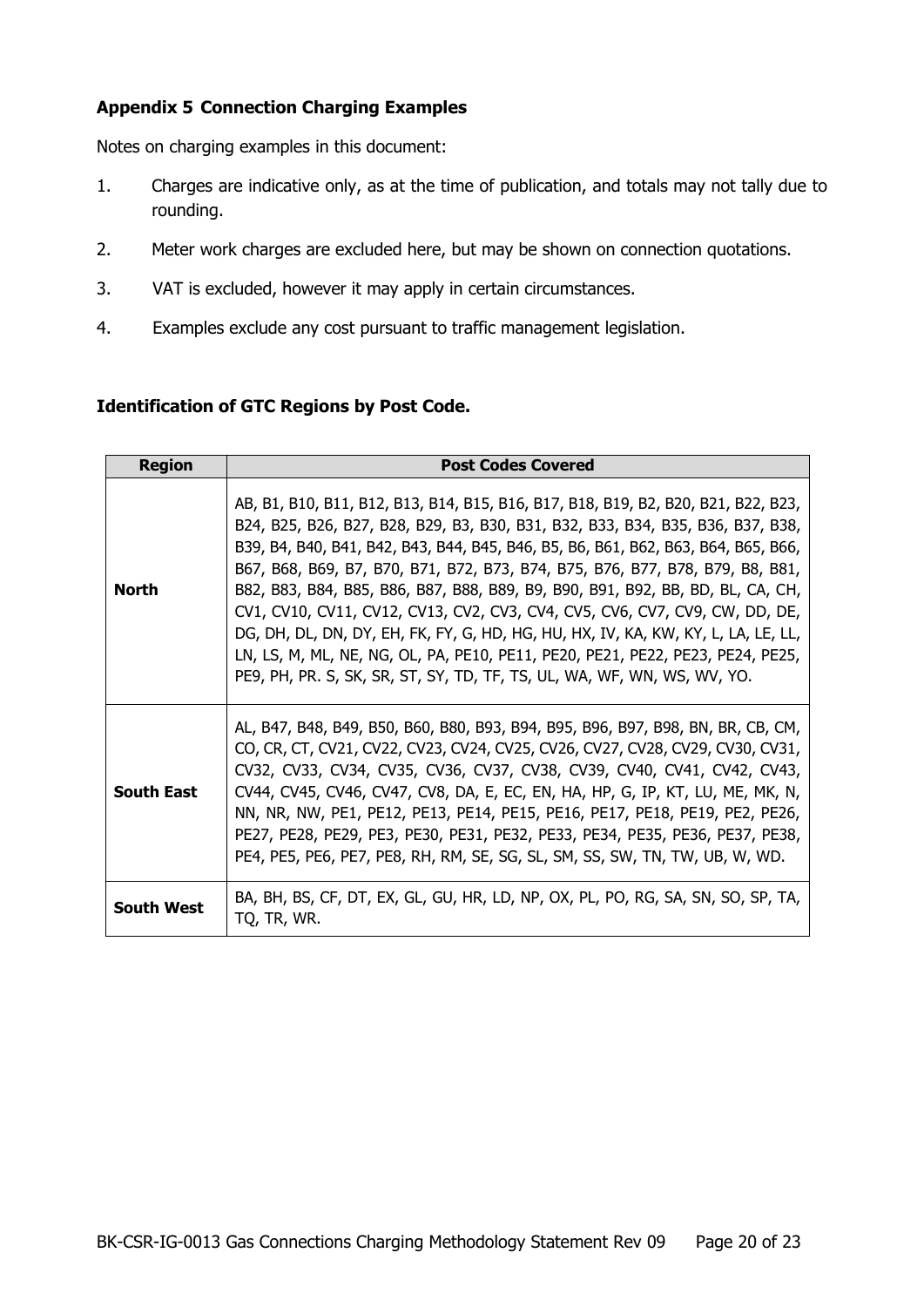**Example 1 One off service to a domestic premise within 23m of a GTC main and up to 20m of service pipe laid within land owned by the person requesting the connection**

# **Standard Charge**

|                   | Connection to low<br>pressure main | Connection to<br>medium pressure<br>main | Connection with no<br>service pipe in<br>private land |
|-------------------|------------------------------------|------------------------------------------|-------------------------------------------------------|
| South West Region | £839                               | £839                                     | £173                                                  |
| South East Region | £701                               | £701                                     | £136                                                  |
| Northern Region   | £581                               | £581                                     | £146                                                  |

These charges are based on the following criteria:

- GTC will carry out the excavation and reinstatement in public highway.
- Charges are exclusive of VAT which will be applied at the appropriate rate.
- For Intermediate pressure services the bespoke cost of a pressure reduction installation and housing will be added to the quote for a low pressure cost above and will be sited on the customers land.

# **Application**

The standard charge applies for up to 20 metres of service pipe to be laid on land owned or occupied by the person requesting the connection, where the service termination is no more than 3 metres above the exterior ground surface level, subject to the eligibility criteria being satisfied.

# **Eligibility**

- The premises is used wholly or mainly for domestic purposes and is anticipated to consume 73,200 kWh per annum or less.
- There is no existing gas supply to the premises.
- The individual premises does not form part of a multiple development, or where it does, the owner or occupier<sup>5</sup> of each premises can be identified<sup>6</sup>.
- The person requesting the connection is the owner or occupier of the premises or their agent.
- Unrestricted access is granted to the site.

<sup>&</sup>lt;sup>5</sup> Housing developers or an agent working on behalf of a developer are not eligible.

 $6$  Acceptable forms of evidence in respect of the identification of the person who owns or occupies a premises (being either a single premises or a premises within a multiple development) are:

<sup>•</sup> the name and address of the owner or occupier of the premises; or

<sup>•</sup> a written statement specifying the reasons why a name and address cannot be provided and confirming that the premises are individually owned or occupied.

<sup>•</sup> the works aren't impacted by any unusual conditions that impose additional health and safety or environmental risks.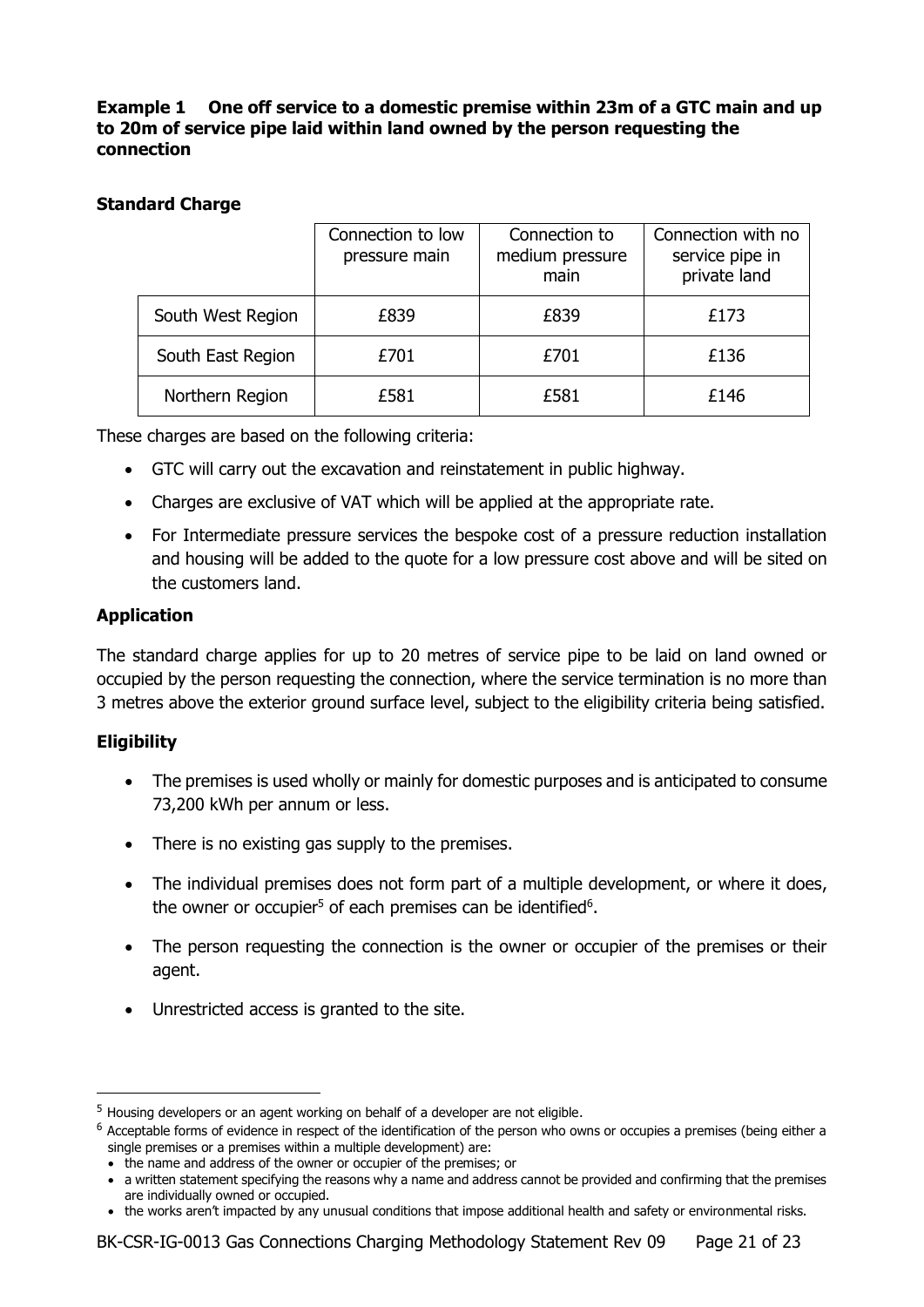### **Example 2 Service alterations at customer request**

### **Standard Charge**

| South West Region | £1,150 |
|-------------------|--------|
| South East Region | £1,251 |
| Northern Region   | £1,286 |

• Charges are exclusive of VAT which will be applied at the appropriate rate.

### **Assumptions:**

- The average job time will be 4 hours with 2 hours travel time.
- Charges include highway reinstatement.
- Charges exclude any work to the pipework downstream of the gas meter installation . The customer will be required to organise any work with a Gas Safe registered engineer.
- Existing meter materials can be reused.

### **Eligibility**

- Polythene service pipe with a diameter of 32mm.
- Pressure less than 7 barg.
- The existing service entry (the location where the service pipe enters the property is no more than 3 metres above ground level.
- The proposed service entry (the location where the service pipe enters the property is no more than 3 metres above ground level.
- The total length of the alteration is no more than 20m in length.
- The person requesting the connection is the owner or occupier of the premises or their agent.
- Unrestricted access is granted to the site.
- The works are not impacted by any unusual site conditions that impose additional health and safety or environmental risks.